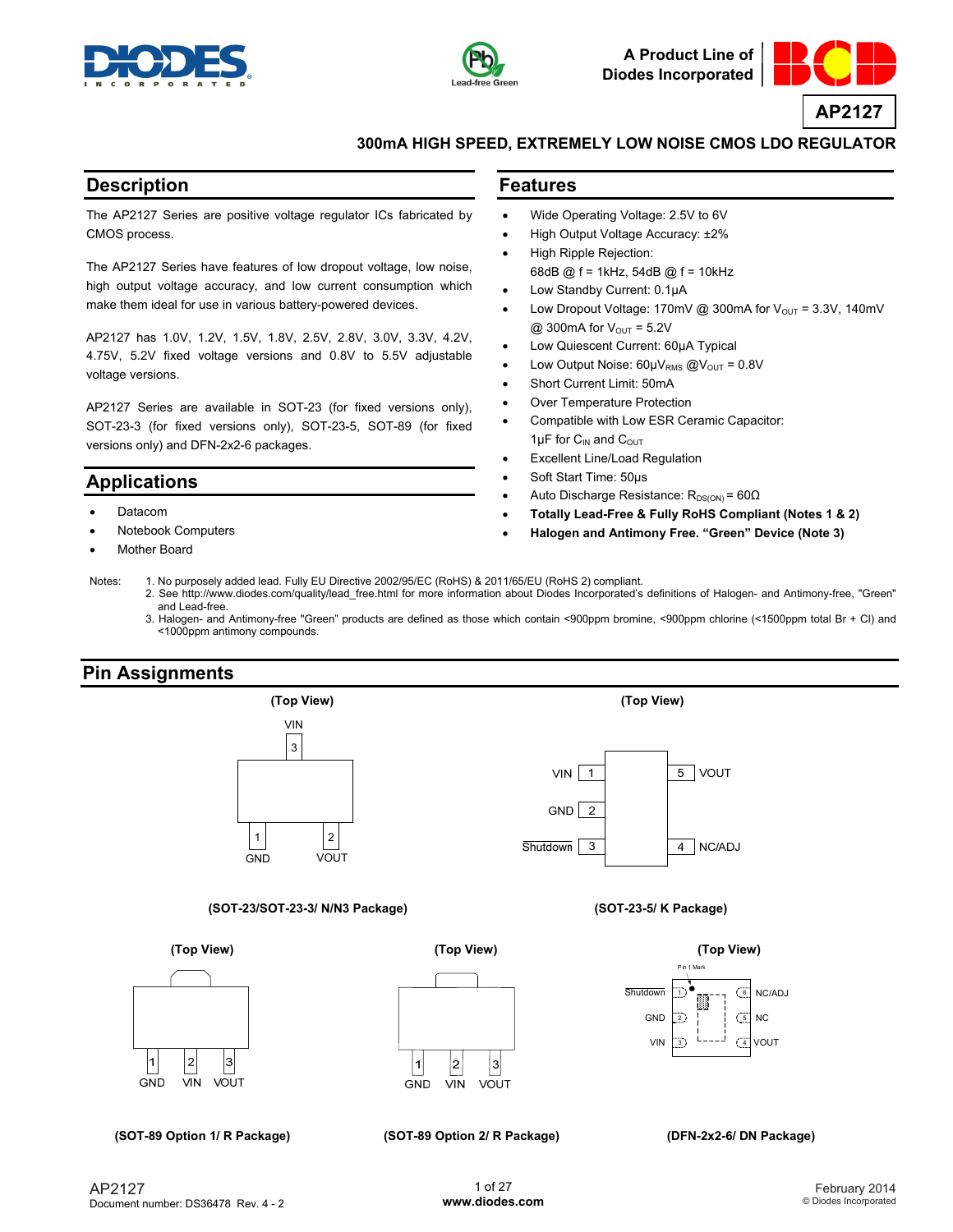



# **Typical Applications Circuit**



 $V_{OUT} = 0.8(1 + R1/R2)V$ 



For 1.0V to 5.2V Fixed Voltage Versions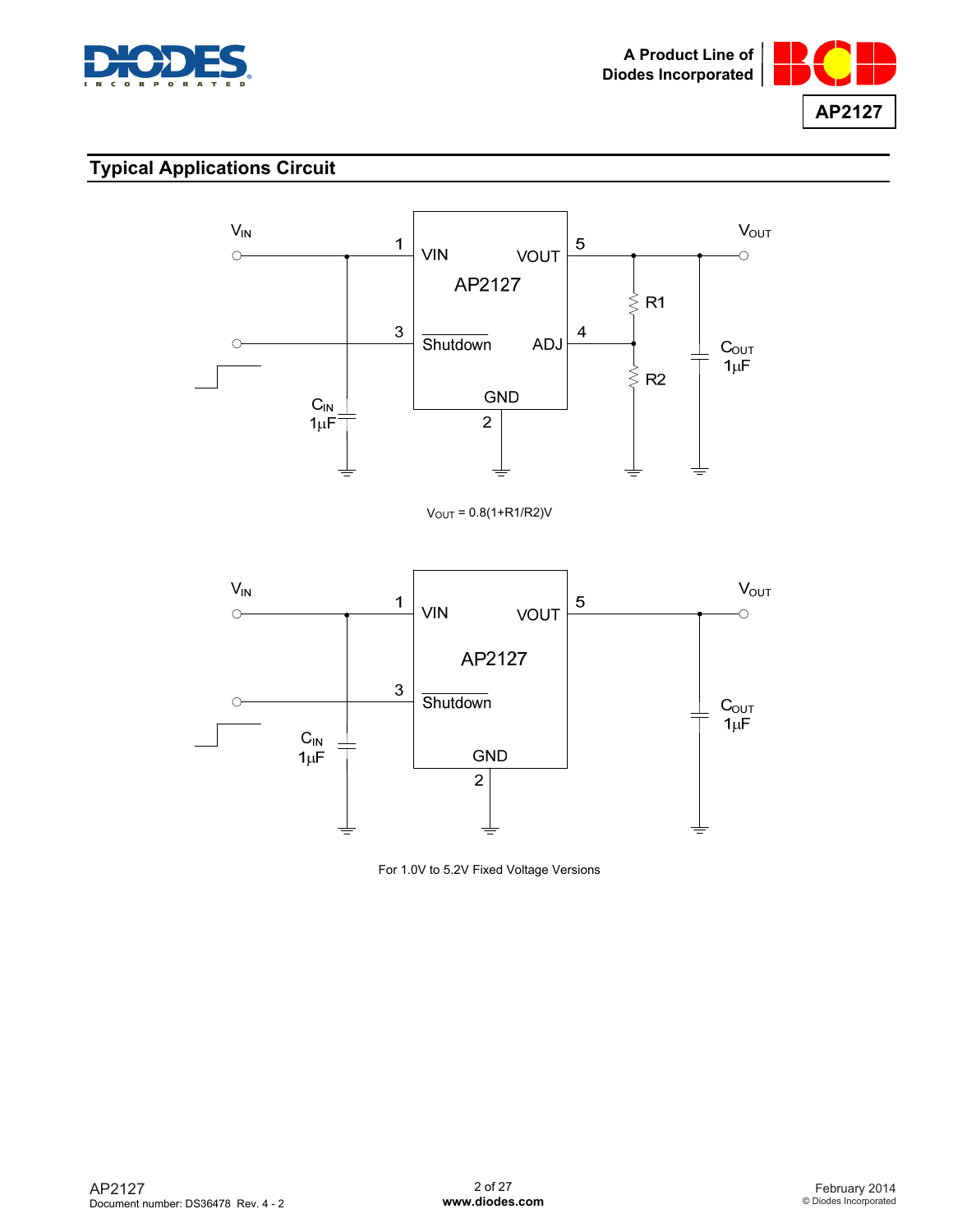



# **Pin Descriptions**

| <b>Pin</b>                                        | <b>Pin Number</b> |       |                  |                 |                                                                |
|---------------------------------------------------|-------------------|-------|------------------|-----------------|----------------------------------------------------------------|
| SOT23<br>Name<br><b>SOT23-5</b><br><b>SOT23-3</b> |                   | SOT89 | <b>DFN-2-2-6</b> | <b>Function</b> |                                                                |
| VIN                                               |                   |       |                  |                 | Power Input                                                    |
| <b>VOUT</b>                                       |                   | 5     |                  |                 | <b>Power Output</b>                                            |
| <b>GND</b>                                        |                   | ົ     |                  |                 | Ground                                                         |
| <b>ADJ</b>                                        |                   |       |                  | 6               | VOUT feedback input, connect resistor divider.                 |
| Shutdown                                          |                   | 3     |                  |                 | Enable Input.                                                  |
| <b>PAD</b>                                        |                   |       |                  | <b>PAD</b>      | Exposed PAD for thermal performance improvement connect to GND |

# **Functional Block Diagram**



Adjustable Version (SOT-23-5 Package)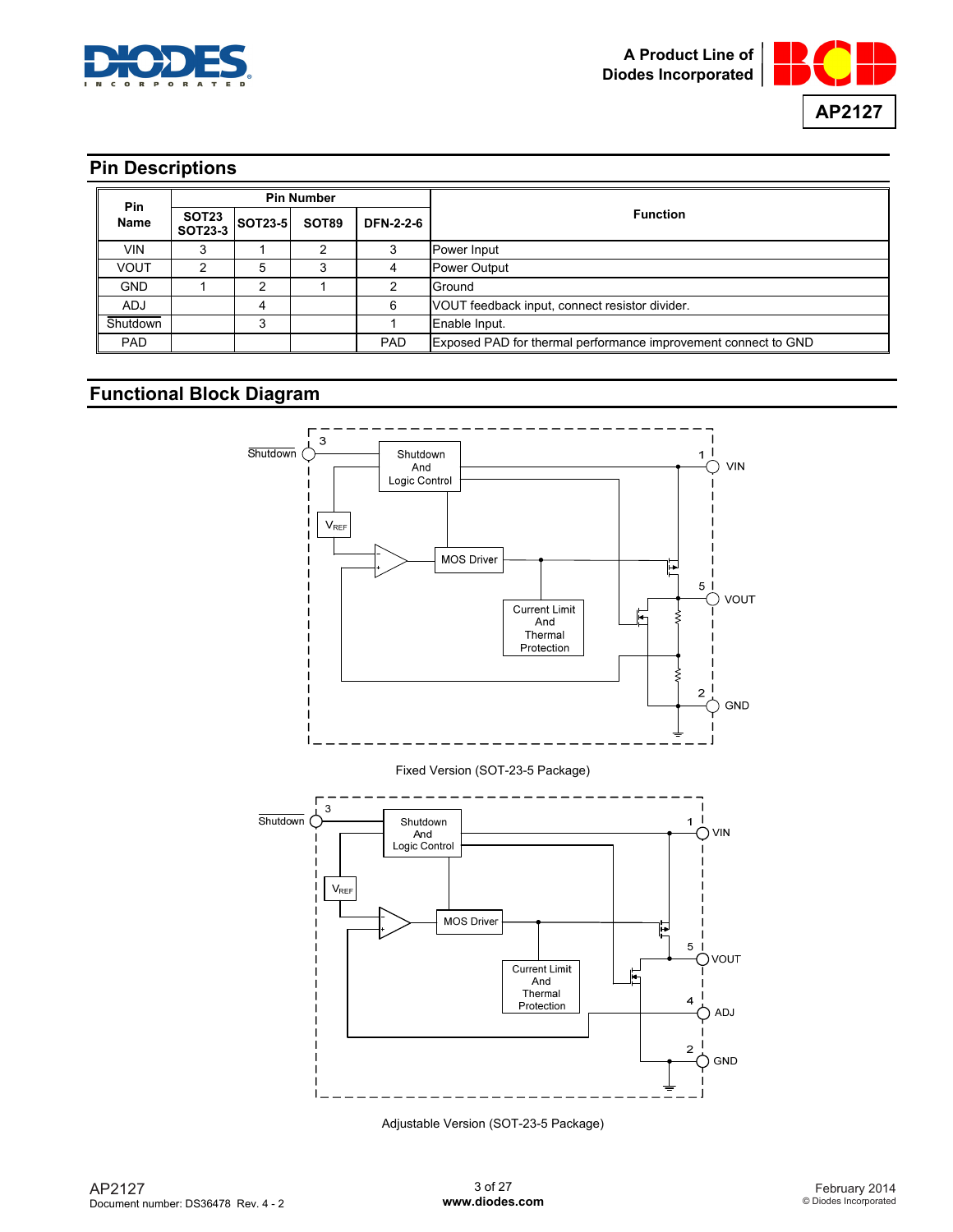



## **Absolute Maximum Ratings** (Note 4) (@TA = +25°C, unless otherwise specified.)

| <b>Parameter</b>                    | Symbol            | Value                   |     | <b>Unit</b>   |
|-------------------------------------|-------------------|-------------------------|-----|---------------|
| Input Voltage                       | V <sub>IN</sub>   | 6.5                     |     | v             |
| Shutdown Input Voltage              | $V_{CE}$          | $-0.3$ to $V_{IN}$ +0.3 |     | V             |
| <b>Output Current</b>               | <b>I</b> OUT      | 450                     |     | mA            |
| Junction Temperature                | TJ                | $+150$                  |     | $^{\circ}$ C  |
| Storage Temperature Range           | T <sub>STG</sub>  | $-65$ to $+150$         |     | $^{\circ}$ C  |
| Lead Temperature (Soldering, 10sec) | T <sub>LEAD</sub> | $+260$                  |     | °C            |
|                                     |                   | SOT-23                  | 180 |               |
|                                     |                   | SOT-23-3                | 250 |               |
| <b>Thermal Resistance</b>           | $\theta_{JA}$     | SOT-23-5                | 250 | $\degree$ C/W |
| (Junction to Ambient)               |                   | SOT-89                  | 100 |               |
|                                     |                   | DFN-2X2-6               | 85  |               |
| ESD (Human Body Model)              | <b>ESD</b>        | 6000                    |     | $\vee$        |
| ESD (Machine Model)                 | <b>ESD</b>        | 200                     |     | $\vee$        |

Note: 4. Stresses greater than those listed under "Absolute Maximum Ratings" may cause permanent damage to the device. These are stress ratings only, and functional operation of the device at these or any other conditions beyond those indicated under "Recommended Operating Conditions" is not implied. Exposure to "Absolute Maximum Ratings" for extended periods may affect device reliability.

# **Recommended Operating Conditions** (@TA = +25°C, unless otherwise specified.)

| <b>Parameter</b>                    | Symbol | Min | Max | Unit   |
|-------------------------------------|--------|-----|-----|--------|
| Input Voltage                       | VIN.   | 2.J |     |        |
| Operating Ambient Temperature Range |        | -4u | +85 | $\sim$ |

## **Electrical Characteristics** (V<sub>IN</sub> = 2.5V (for 0.8V to 1.8V voltage versions), V<sub>IN</sub> = V<sub>OUT</sub> +1V (for 2.5V to 4.75V voltage versions), VIN = 6V @ VOUT = 5.2V, TA = +25°C, CIN = 1μF, COUT = 1μF, **Bold** typeface applies over -40°C ≤ TA ≤ +85°C unless otherwise specified.)

| <b>Parameter</b>       | Symbol                   | <b>Conditions</b>                                                             | Min              | Typ  | Max                   | <b>Unit</b> |  |
|------------------------|--------------------------|-------------------------------------------------------------------------------|------------------|------|-----------------------|-------------|--|
| Reference Voltage      | V <sub>REF</sub>         | $V_{IN} = V_{OUT} + 1V$<br>1mA $\leq$ $I_{\text{OUT}} \leq$ 300mA             | 0.784            | 0.8  | 0.816                 | $\vee$      |  |
| Output Voltage         | <b>VOUT</b>              | $V_{IN} = V_{OUIT} + 1V$<br>1mA ≤ $I_{\text{OUT}}$ ≤ 300mA                    | $98\% x$<br>VOUT |      | 102% x<br><b>VOUT</b> | $\vee$      |  |
| Input Voltage          | <b>V<sub>IN</sub></b>    |                                                                               | 2.5              |      | 6                     | $\vee$      |  |
| Maximum Output Current | <b>JOUT(MAX)</b>         | $V_{IN} - V_{OUIT} = 1V$<br>$V_{\text{OUT}}$ = 0.98 x $V_{\text{OUT}}$        | 300              | 400  |                       | mA          |  |
| Load Regulation        | $\Delta V_{\text{OUT}}$  | $V_{IN} - V_{OUIT} = 1V$<br>1mA ≤ $I_{OUT}$ ≤ 300mA                           |                  | 4    | 10                    | mV          |  |
| Line Regulation        | $\Delta V_{\rm OUT}$     | $V_{OUT}$ + 0.5V $\leq$ $V_{IN}$ $\leq$ 6V<br>$I_{\text{OUT}} = 30 \text{mA}$ |                  | 0.5  | 5                     | mV          |  |
|                        |                          | $V_{OUT} = 1.0V$ , $I_{OUT} = 300mA$                                          |                  | 1400 | 1500                  |             |  |
|                        |                          | $V_{\text{OUT}} = 1.2V$ , $I_{\text{OUT}} = 300 \text{mA}$                    |                  | 1200 | 1300                  |             |  |
|                        |                          | $V_{OUT} = 1.5V$ , $I_{OUT} = 300mA$                                          |                  | 900  | 1000                  |             |  |
| Dropout Voltage        | <b>V</b> <sub>DROP</sub> | $V_{OUT} = 1.8V, I_{OUT} = 300mA$                                             |                  | 600  | 700                   | mV          |  |
|                        |                          | $V_{OUT}$ = 2.5V, 2.8V, 3.0V, 3.3V,<br>4.2V, $I_{\text{OUT}}$ = 300mA         |                  | 170  | 300                   |             |  |
|                        |                          | $V_{OIII}$ = 4.75 and 5.2V.<br>$IQUT = 300mA$                                 |                  | 140  | 300                   |             |  |
| Quiescent Current      | $\mathsf{I}_\Omega$      | $V_{IN}$ = $V_{OUT}$ +1V, $I_{OUT}$ = 0mA                                     |                  | 60   | 90                    | μA          |  |
| <b>Standby Current</b> | <b>I</b> std             | $V_{IN} = V_{OUT} + 1V$<br>V <sub>SHUTDOWN</sub> in off mode                  |                  | 0.1  | 1.0                   | μA          |  |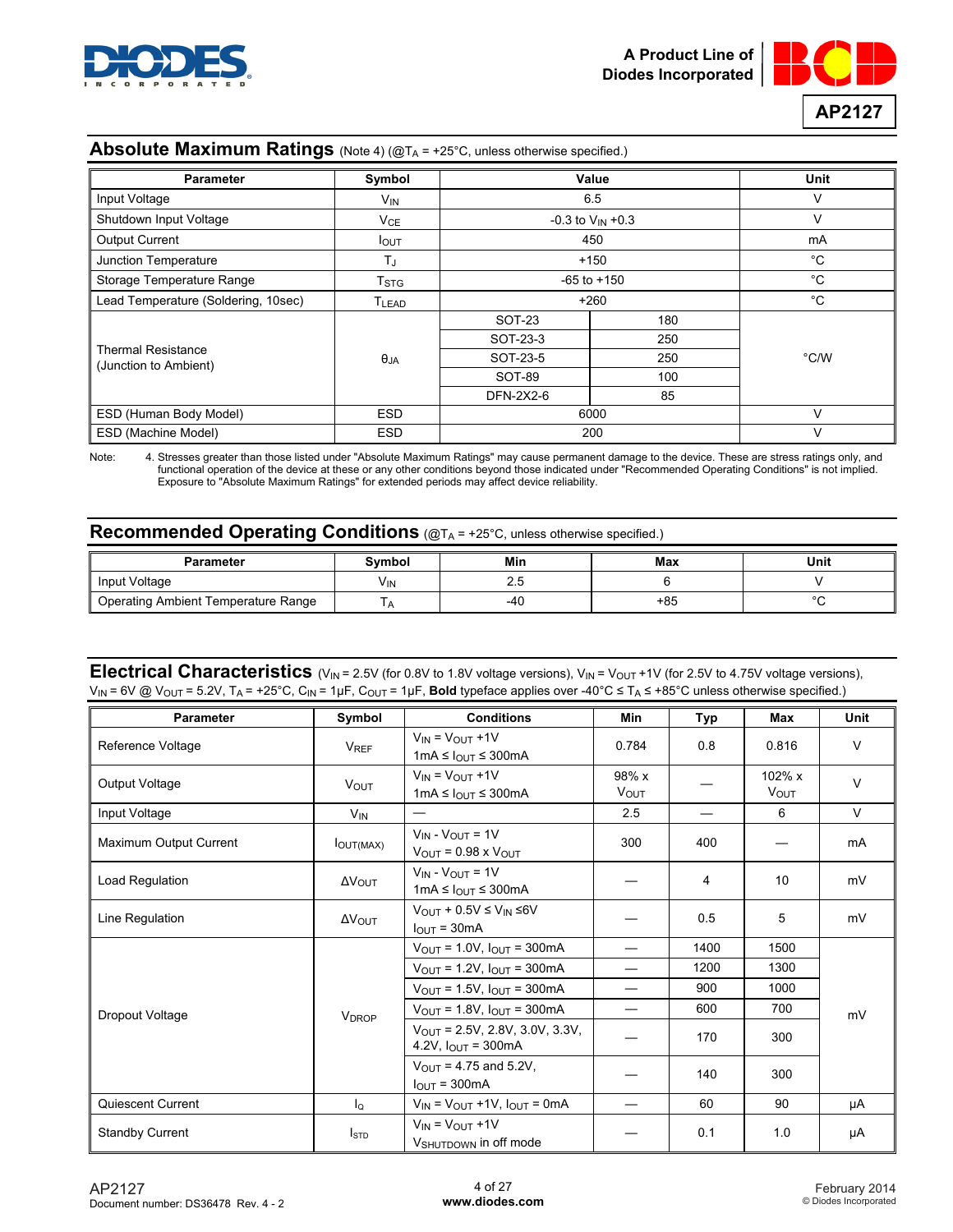



## **Electrical Characteristics** (V<sub>IN</sub> = 2.5V (for 0.8V to 1.8V voltage versions), V<sub>IN</sub> = V<sub>OUT</sub> +1V (for 2.5V to 4.75V voltage versions), VIN = 6V @ VOUT = 5.2V, TA = +25°C, CIN = 1μF, COUT = 1μF, **Bold** typeface applies over -40°C ≤ TA ≤ +85°C unless otherwise specified.)

| <b>Parameter</b>                          | Symbol                   | <b>Conditions</b>                                                      |                             | Min | Typ    | Max | Unit          |
|-------------------------------------------|--------------------------|------------------------------------------------------------------------|-----------------------------|-----|--------|-----|---------------|
|                                           |                          | AP2127-1.0V to                                                         | $f = 100$ Hz                |     | 68     |     | dB            |
|                                           |                          | 4.2V, Ripple 1V <sub>P-P</sub>                                         | $f = 1kHz$                  |     | 68     |     | dB            |
|                                           | <b>PSRR</b>              | $V_{IN} = V_{OUT} + 1V$                                                | $f = 10kHz$                 |     | 54     |     | dB            |
| Power Supply Rejection Ration             |                          | AP2127-4.75V and                                                       | $f = 100$ Hz                |     | 63     |     | dB            |
|                                           |                          | 5.2V, Ripple 0.5V <sub>P-P</sub>                                       | $f = 1kHz$                  |     | 63     |     | dB            |
|                                           |                          | $V_{IN} = V_{OUT} + 1V$                                                | $f = 10kHz$                 |     | 45     |     | dB            |
| Output Voltage Temperature<br>Coefficient | Δ Ο Ο ΜΟΝΤ<br>$\Delta T$ | $I_{\text{OUT}}$ = 30mA, -40°C $\leq$ T <sub>A</sub> $\leq$ +85°C      |                             |     | ±100   |     | ppm/°C        |
| <b>Short Current Limit</b>                | <b>I</b> SHORT           | $V_{\text{OUT}} = 0V$                                                  |                             |     | 50     |     | mA            |
| Soft Start Time                           | tss                      |                                                                        |                             |     | 50     |     | μs            |
| <b>RMS Output Noise</b>                   | <b>V<sub>NOISE</sub></b> | $T_A$ = +25°C, 10Hz $\leq$ f $\leq$ 100kHz,<br>$V_{\text{OUT}} = 0.8V$ |                             |     | 60     |     | $\mu V_{RMS}$ |
| Shutdown High Voltage                     | $\overline{\phantom{0}}$ |                                                                        | Shutdown Input Voltage High |     |        |     | $\vee$        |
| Shutdown Low Voltage                      |                          | Shutdown Input Voltage Low                                             |                             | 0   |        |     | $\vee$        |
| VOUT Discharge MOSFET R <sub>DS(ON)</sub> |                          | Shutdown Input Voltage Low                                             |                             |     | 60     |     | $\Omega$      |
| Shutdown Pull Down Resistance             |                          |                                                                        |                             |     | 3      |     | $M\Omega$     |
| <b>Thermal Shutdown</b>                   |                          |                                                                        |                             |     | $+165$ |     | $^{\circ}$ C  |
| Thermal Shutdown Hysteresis               |                          |                                                                        |                             |     | $+30$  |     |               |
|                                           |                          | <b>SOT-23</b>                                                          |                             |     | 100    |     |               |
|                                           |                          | SOT-23-3                                                               |                             |     | 150    |     | $\degree$ C/W |
| <b>Thermal Resistance</b>                 | $\theta$ JC              | SOT-23-5                                                               |                             |     | 150    |     |               |
|                                           |                          | <b>SOT-89</b>                                                          |                             |     | 75     |     |               |
|                                           |                          | DFN-2x2-6                                                              |                             |     | 60     |     |               |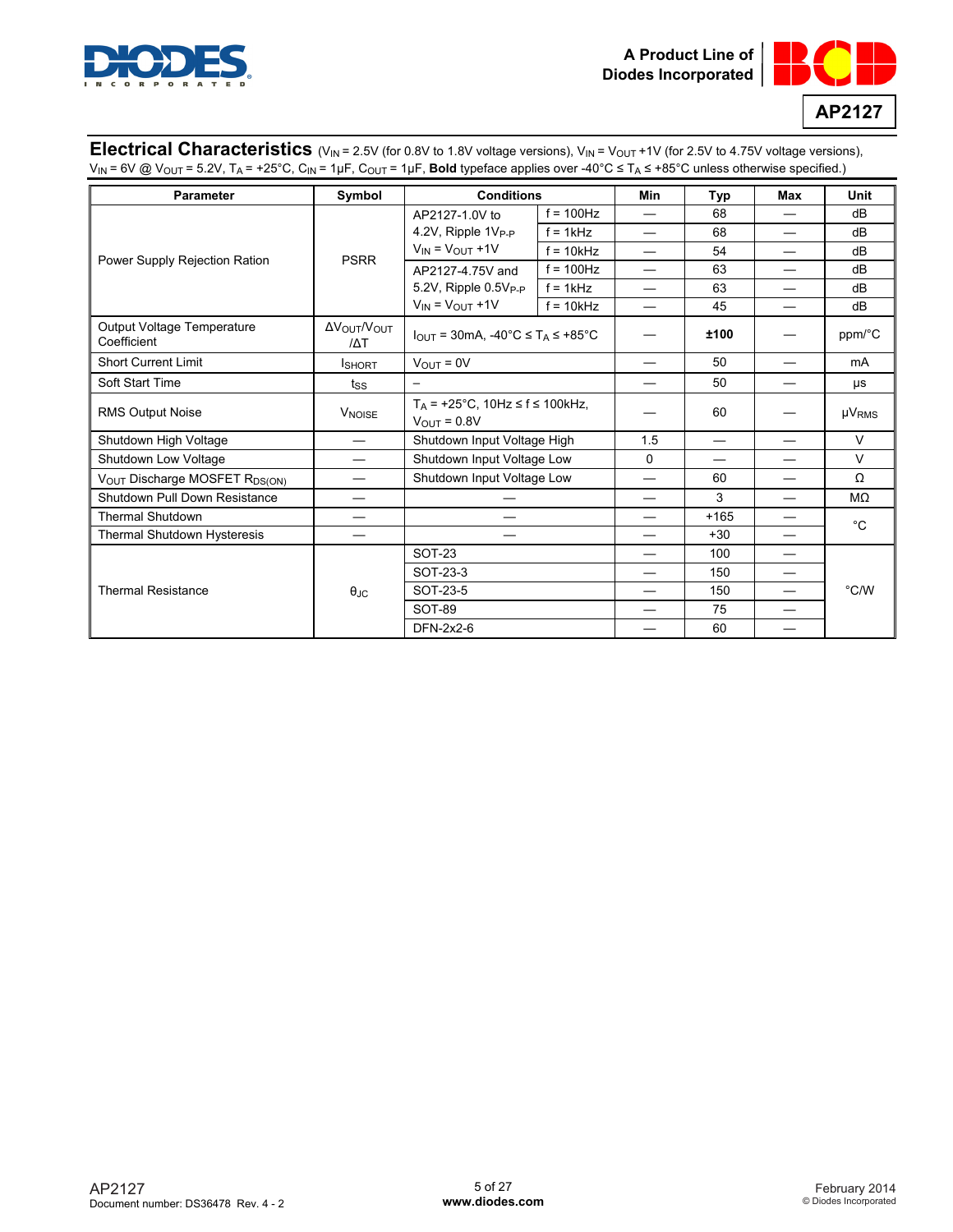



## **Performance Characteristics**



## **Output Voltage vs. Case Temperature Output Voltage vs. Case Temperature Output Voltage vs. Case Temperature**

**Output Voltage vs. Case Temperature**  Case **Case 1 Accord 2 Contract Point Voltage vs. Input Voltage** 









#### **Output Voltage vs. Input Voltage 19th Contract 20 Set Line Contract Voltage VS. Input Voltage 19th Contract 20 Set Line 20 Set Line 20 Set Line 20 Set Line 20 Set Line 20 Set Line 20 Set Line 20 Set Line 20 Set Line 20 Se**

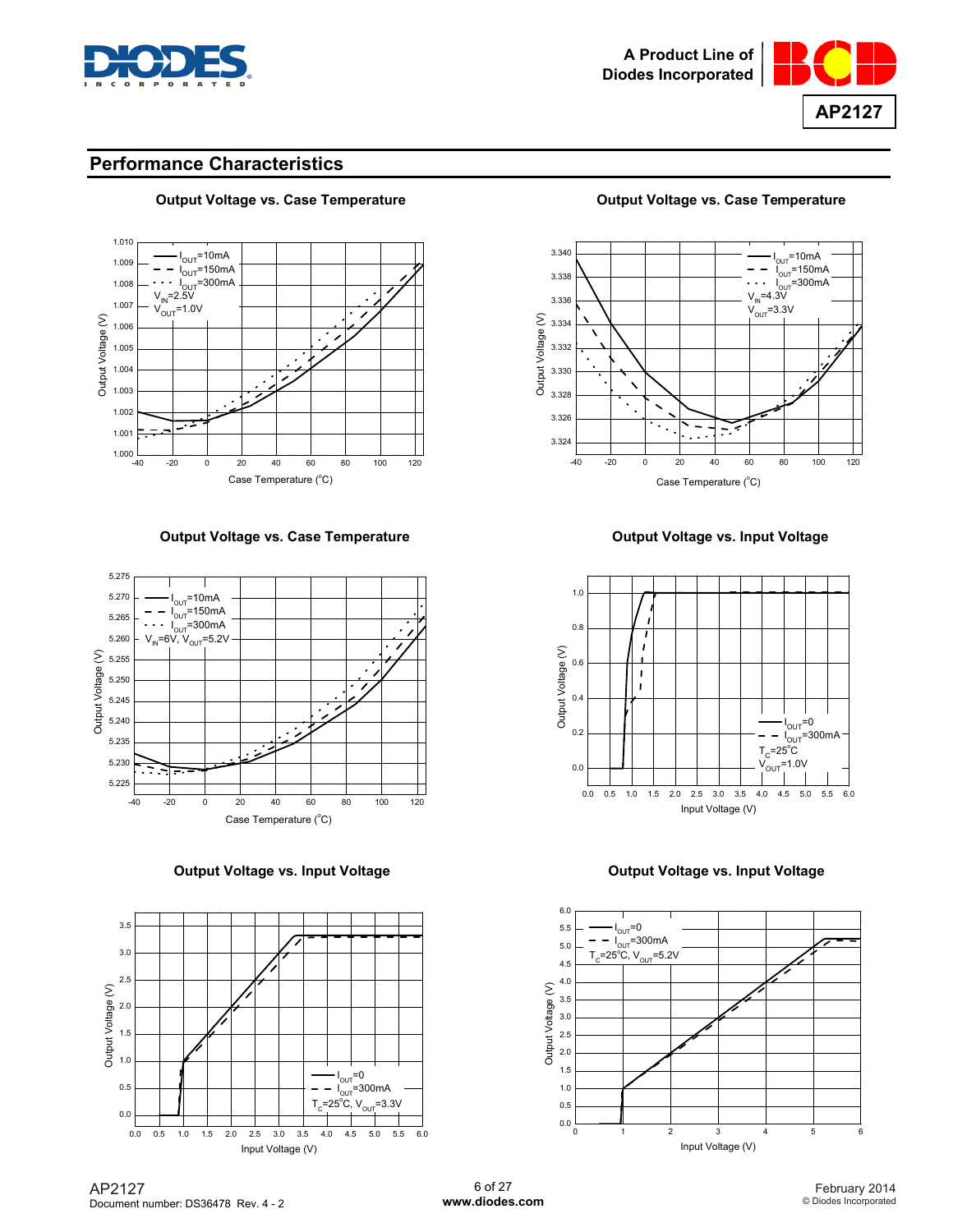







**Quiescent Current vs. Input Voltage Quiescent Current vs. Input Voltage** 



**Output Voltage vs. Output Current Current Current Current Current Current Current Current Current Current Current Current Current Current Current Current Current Current Current Current Current Current Current Current Cur** 



**Output Voltage vs. Output Current Current Current Current Current Current Current Current Current Current Current Current Current Current Current Current Current Current Current Current Current Current Current Current Cur** 



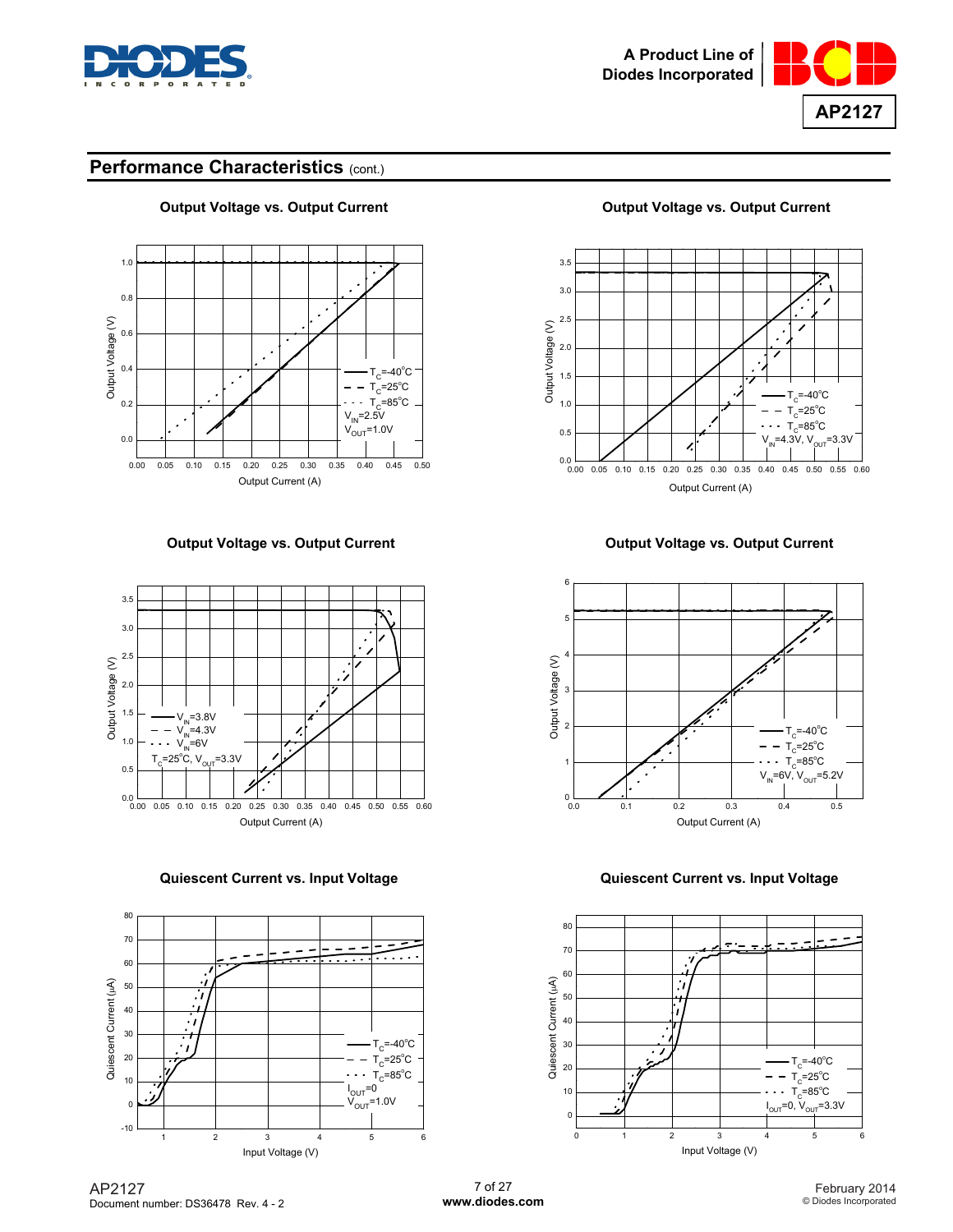







**Quiescent Current vs. Case Temperature Quiescent Current vs. Case Temperature** 



**Quiescent Current vs. Input Voltage Quiescent Current vs. Output Current** 



#### **Quiescent Current vs. Output Current Quiescent Current vs. Output Current**



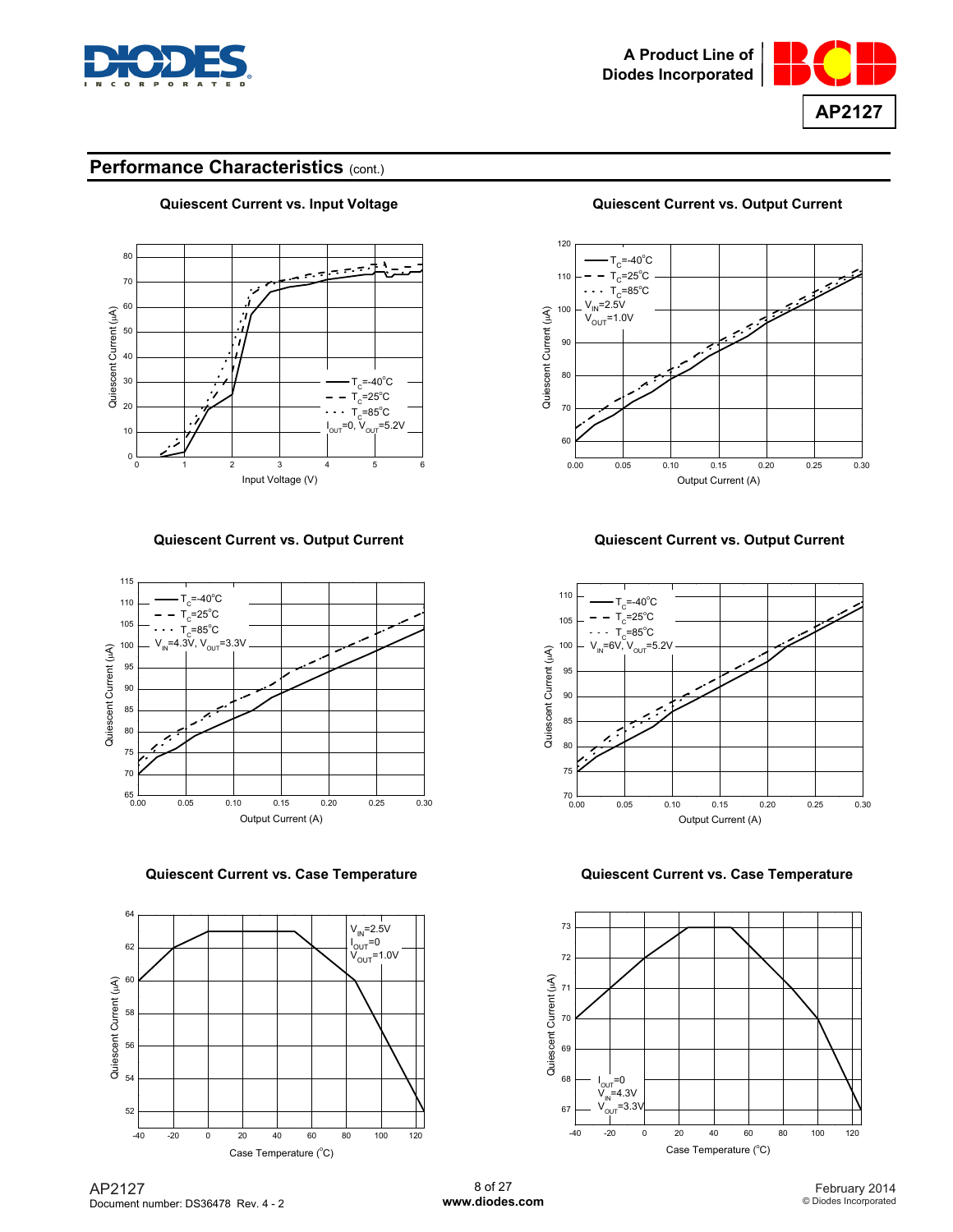









**Quiescent Current vs. Case Temperature**  Dropout Voltage vs. Output Current



**Dropout Voltage vs. Output Current Current Dropout Voltage vs. Case Temperature** 



#### **Dropout Voltage vs. Case Temperature Manual State 1 Convertsed Power Dissipation vs. Case Temperature**



AP2127 Document number: DS36478 Rev. 4 - 2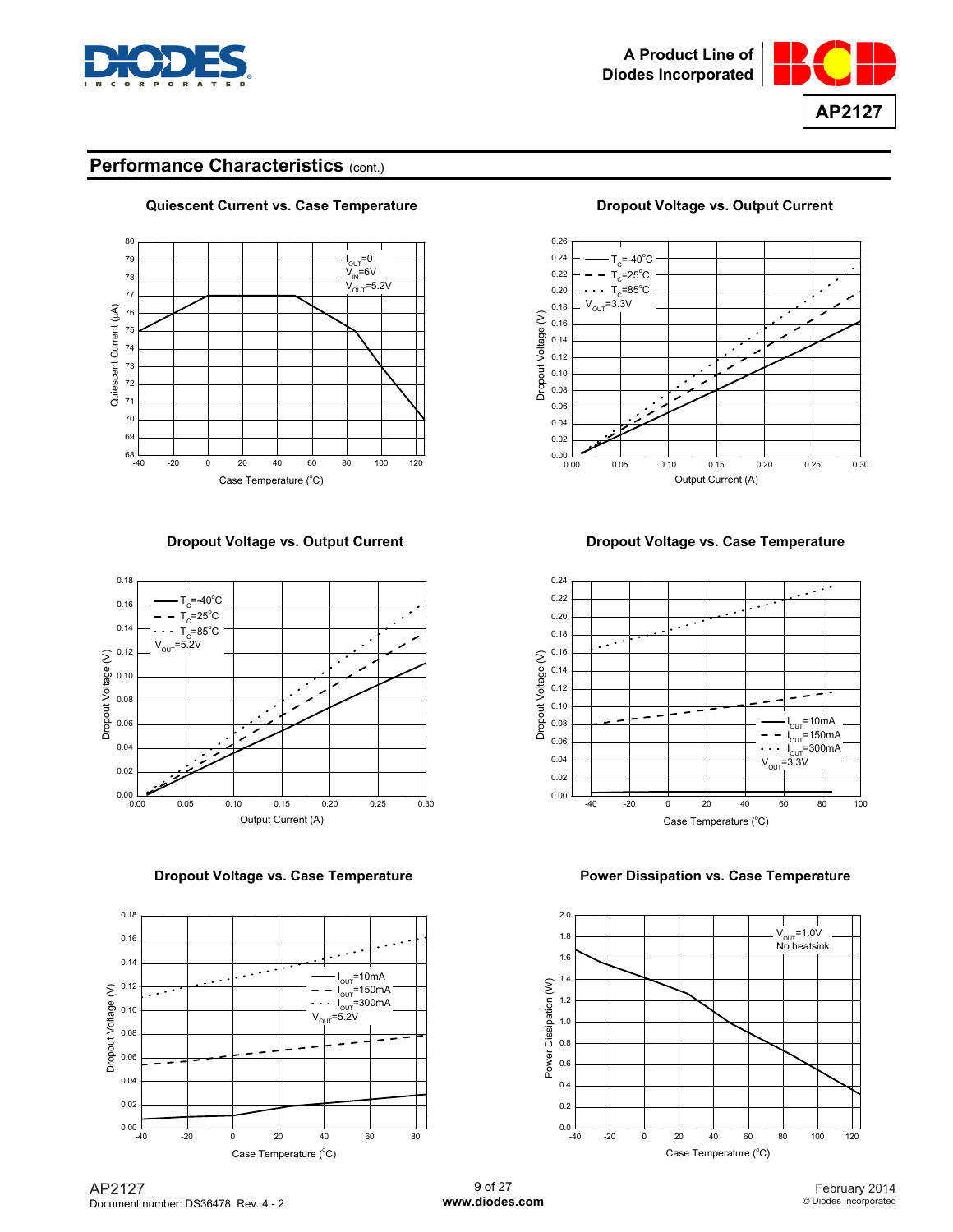





(Condition: C<sub>IN</sub>=C<sub>OUT</sub>=1µF,  $I_{\text{OUT}}$ =10mA to 300mA,<br>V<sub>IN</sub>=4.3V, V<sub>OUT</sub>=3.3V)



PSRR vs. Frequency<br>(Condition: C<sub>IN</sub>=C<sub>OUT</sub>=1µF, V<sub>IN</sub>=2.5V, V<sub>OUT</sub>=1V (Condition: C<sub>IN</sub>=C<sub>OUT</sub>=1µF, V<sub>IN</sub>=4.3 **Ripple=1V<sub>PP</sub>**)



dition: C<sub>IN</sub> = C<sub>OUT</sub> =1µF, I<sub>OUT</sub>=10mA, (Condition: C<sub>IN</sub>=C<sub>OUT</sub>=1µF, Slew Rate=20mA/µs,<br>V<sub>IN</sub>=2.5V to 3.3V, V<sub>OUT</sub>=1V) V<sub>IN</sub>=2.5V, V<sub>OUT</sub>=1V, I<sub>OUT</sub>=10mA to 300mA)  $V_{\text{IN}}$ =2.5V,  $V_{\text{OUT}}$ =1V,  $I_{\text{OUT}}$ =10mA to 300mA)



**Load Transient Load Transient V<sub>IN</sub>=6V, V<sub>OUT</sub>=5.2V, I<sub>OUT</sub>=10mA to 300mA)** 



(Condition: C<sub>IN</sub>=C<sub>OUT</sub>=1µF, V<sub>IN</sub>=4.3V, V<sub>OUT</sub>=3.3V, Ripple=1V<sub>PP</sub>)



AP2127 Document number: DS36478 Rev. 4 - 2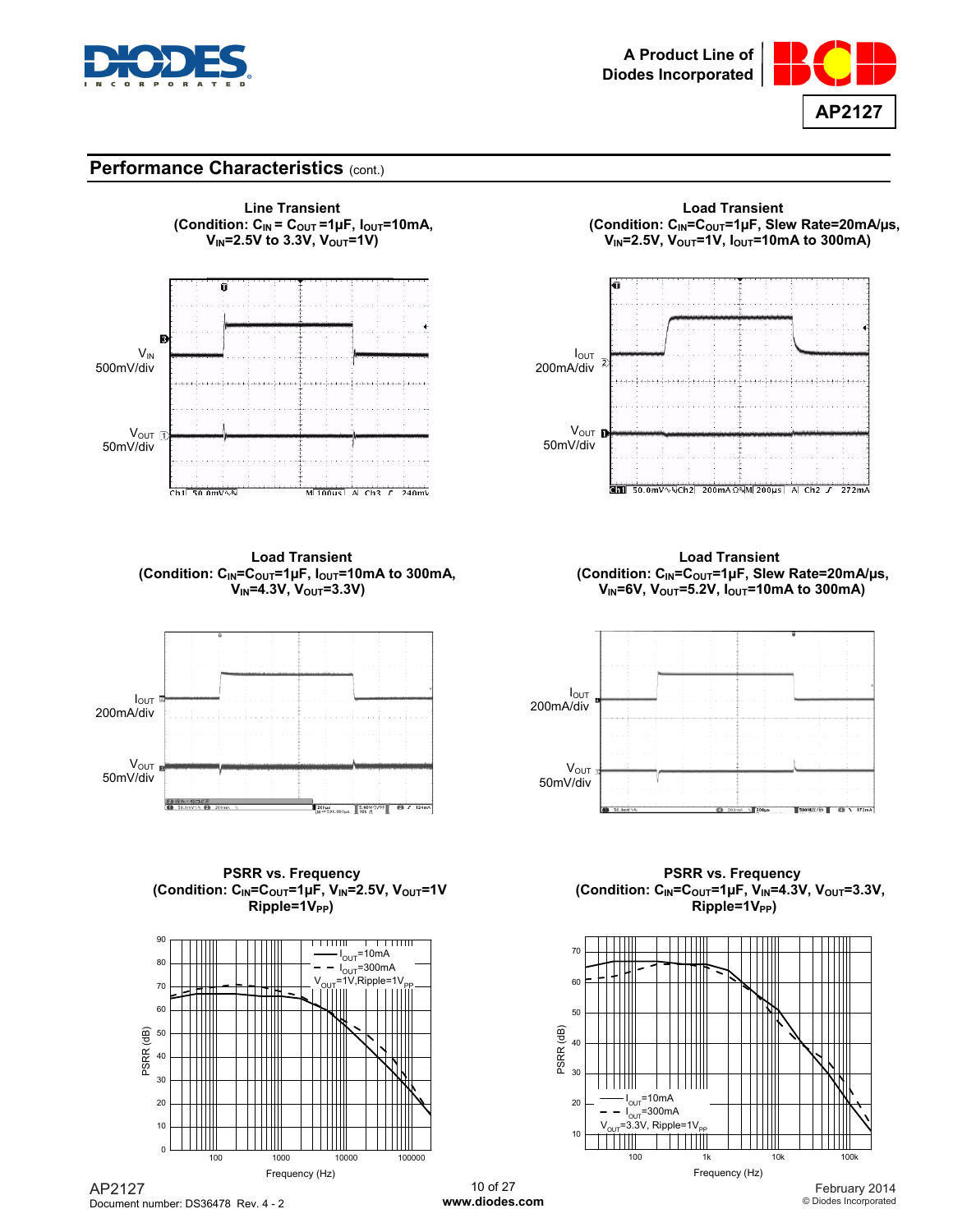









Region of Stable C<sub>OUT</sub> ESR vs. **Output Current (C<sub>OUT</sub> = 4.7µF)** 

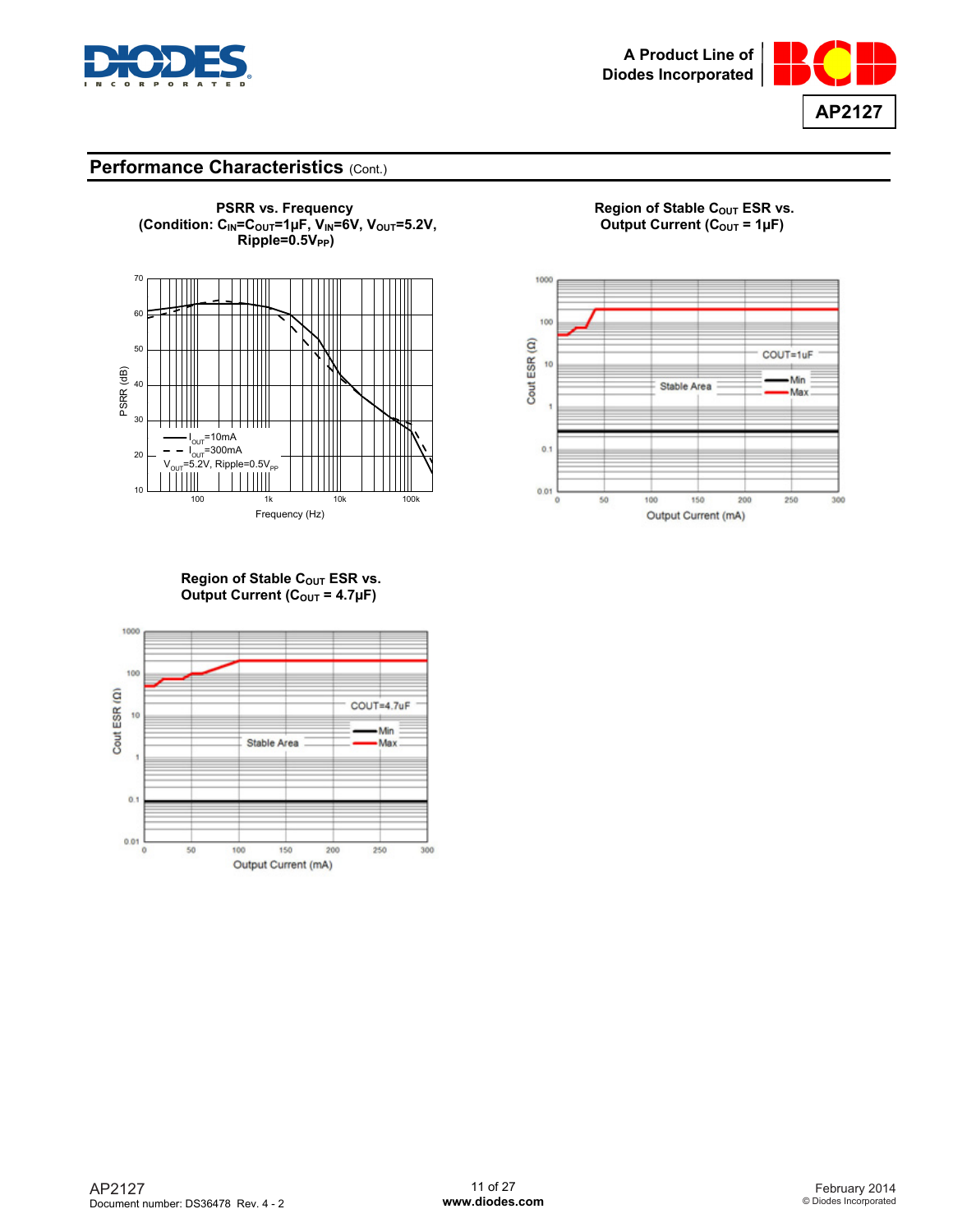



# **Application Notes**

#### **Input Capacitor**

A 1 $\mu$ F ceramic capacitor is recommended to connect between V<sub>IN</sub> and GND pins to decouple input power supply glitch and noise. The amount of the capacitance may be increased without limit. This input capacitor must be located as close as possible to the device to assure input stability and less noise. For PCB layout, a wide copper trace is required for both  $V_{IN}$  and GND.

### **Output Capacitor**

The output capacitor is required to stabilize and help transient response for LDO. The AP2127 is stable with very small ceramic output capacitor with a low ESR 1µF or higher of X7R or X5R MLCC capacitor, which will be sufficient at full temperature ranges. Additional capacitance helps to reduce undershoot and overshoot during transient. Place output capacitor as close as possible to  $V_{\text{OUT}}$  and GND pins, and keep the leads as short as possible.

#### **Adjustable Operation**

For adjustable version, the output voltage is calculated by:

$$
V_{OUT} = V_{REF} \left( 1 + \frac{R_1}{R_2} \right)
$$

Where  $V_{REF}$  = 0.8V (the internal reference voltage)

Rearranging the equation will give the following that is used for adjusting the output to a particular voltage:

$$
R_1 = R_2 \left( \frac{V_{OUT}}{V_{REF}} - 1 \right)
$$

For AP2127, the resistor at the low side (R<sub>2</sub>) can be selected from 5kΩ to 200kΩ.

In order to improve the stability and to decrease the noise level of the adjustable version, a feed-forward capacitor is suggested to be placed between  $V_{OUT}$  and ADJ pins (Figure 1). It's recommended that this feed-forward capacitor value can be calculated as:

$$
0.7kHz \leq \frac{1}{2\pi \times R_1 \times C_{ff}} \leq 15kHz
$$

The recommended value of the feed-forward capacitor for different resistor divider ratios is shown in the table below.

| <b>Output Voltage</b> | R <sub>1</sub> | R <sub>2</sub> | $\mathbf{c}_{\mathsf{ff}}$ |
|-----------------------|----------------|----------------|----------------------------|
| 1.2V                  | $7.5k\Omega$   | $15k\Omega$    | 2.7nF                      |
| 1.6V                  | 7.5kΩ          | $7.5k\Omega$   | 2.7nF                      |
| 1.8V                  | $22.5k\Omega$  | $18k\Omega$    | 1nF                        |
| 1.9V                  | $7.5k\Omega$   | $5.49k\Omega$  | 2.7nF                      |
| 2.5V                  | $38.3k\Omega$  | $18k\Omega$    | 560pF                      |
| 3.3V                  | 56.2k $\Omega$ | $18k\Omega$    | 390pF                      |
| 4.0V                  | $120k\Omega$   | $30.1k\Omega$  | 180pF                      |

Table 1 Output Voltage Setting Guide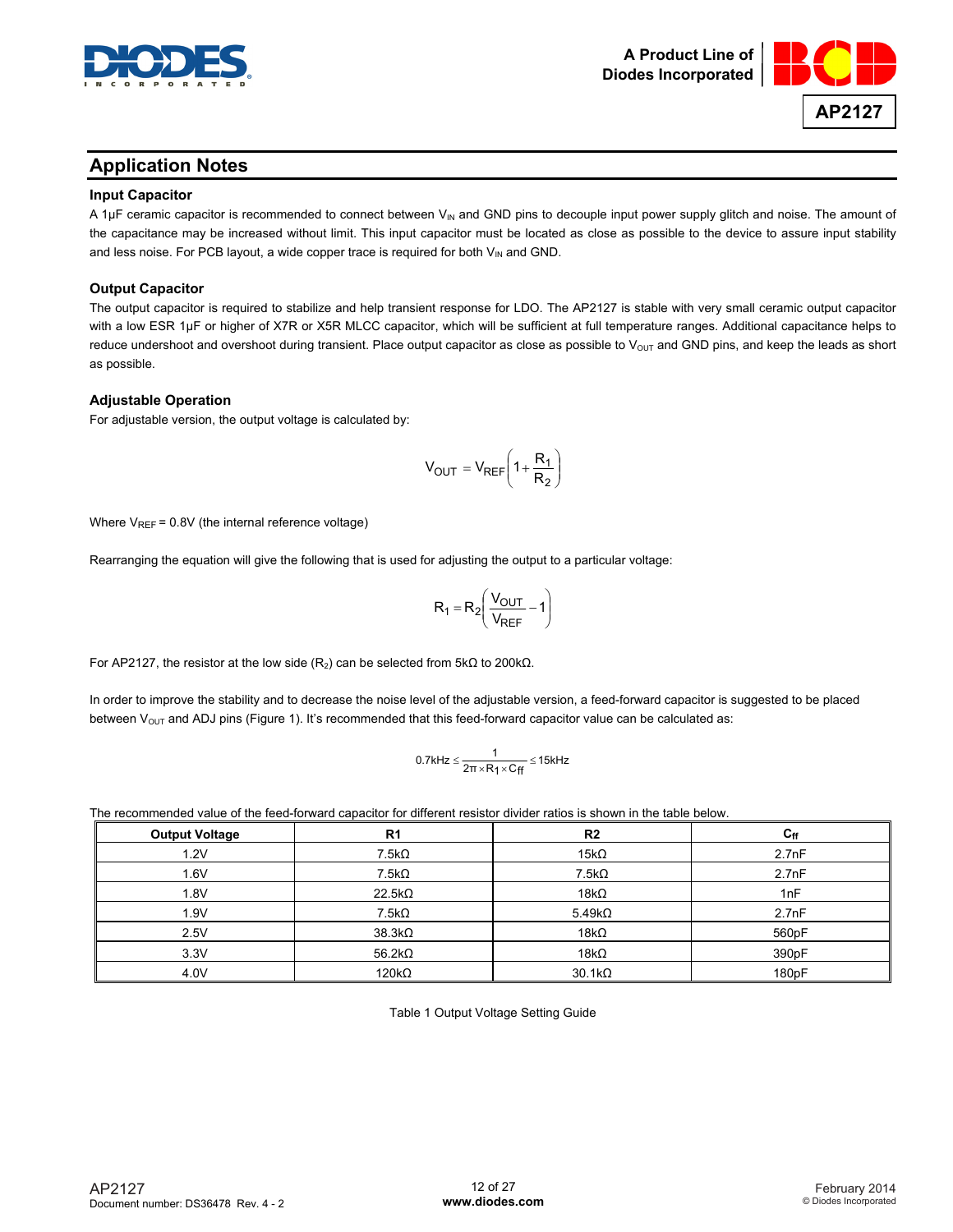

**AP2127**

## **Application Notes** (cont.)



Figure 1. Application Circuit with Feed-forward Capacitor

#### **Current Limit Protection**

When output current at  $V_{\text{OUT}}$  pin is higher than current limit threshold, the current limit protection will be triggered and clamp the output current to prevent over-current and to protect the regulator and load from damaged due to overheating.

### **Short Circuit Protection**

When  $V_{OUT}$  pin is shorted to GND, short circuit protection will be triggered and clamp the output current to approximately 50mA.

#### **Auto discharge with Shutdown Version**

For shutdown version, an auto discharge MOSFET with R<sub>DS(ON)</sub> of 60Ω typical is integrated between V<sub>OUT</sub> and GND pins, which can discharge the charge of the output capacitors quickly when turning off AP2127 with Shutdown pin.

#### **Thermal Consideration**

Internal thermal protection circuitry of AP2127 is used to protect device during overload conditions. For continuous operation, ensure not to exceed the operating junction temperature range of +125°C.

The power dissipation definition in the device is:

 $P_D = (V_{IN} - V_{OUT}) \times I_{OUT} + V_{IN} \times I_Q$ 

The maximum power dissipation depends on the thermal resistance of IC package, PCB layout and the surrounding airflow. The maximum power dissipation can also be calculated as:

 $P_{D(MAX)} = (T_{J(MAX)} - T_A) / \theta_{JA}$ 

The maximum power dissipation for SOT-23-5 package (least copper size) at  $T_A$  = +25°C can be calculated as:

 $P_{D(MAX)} = (125^{\circ}C - 25^{\circ}C) / (250^{\circ}C/W) = 0.4W$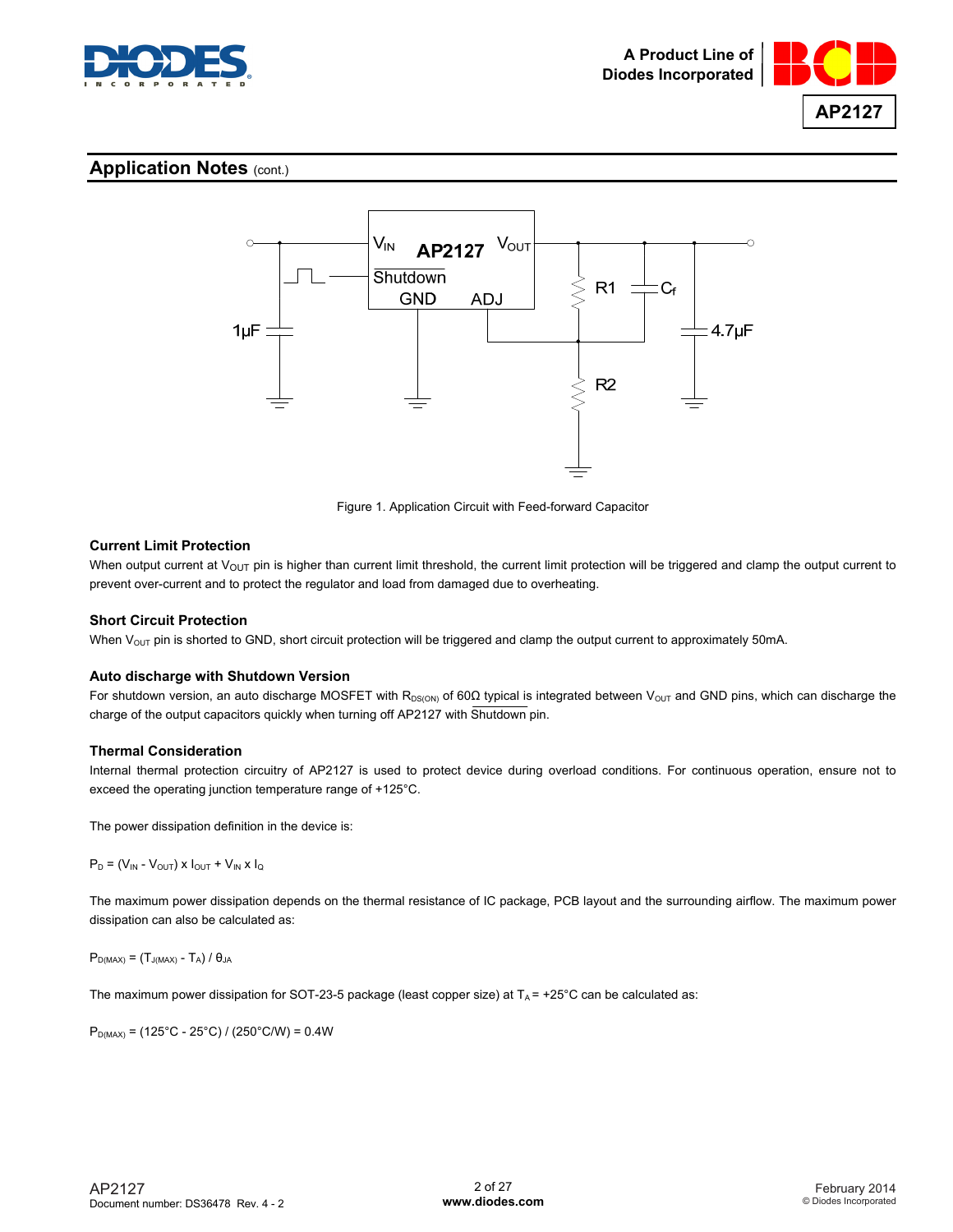



# **Ordering Information**



| <b>Part Number</b> | <b>Marking ID</b> | <b>Temperature Range</b>             | Package       | Package          |
|--------------------|-------------------|--------------------------------------|---------------|------------------|
| AP2127N-1.0TRG1    | GU <sub>8</sub>   |                                      |               | 3000/Tape & Reel |
| AP2127N-1.2TRG1    | GS8               |                                      |               | 3000/Tape & Reel |
| AP2127N-1.5TRG1    | GV <sub>8</sub>   |                                      |               | 3000/Tape & Reel |
| AP2127N-1.8TRG1    | GW8               |                                      |               | 3000/Tape & Reel |
| AP2127N-2.5TRG1    | GT <sub>9</sub>   |                                      |               | 3000/Tape & Reel |
| AP2127N-2.8TRG1    | GU <sub>9</sub>   |                                      | <b>SOT-23</b> | 3000/Tape & Reel |
| AP2127N-3.0TRG1    | GV9               |                                      |               | 3000/Tape & Reel |
| AP2127N-3.3TRG1    | GW9               |                                      |               | 3000/Tape & Reel |
| AP2127N-4.2TRG1    | GS9               |                                      |               | 3000/Tape & Reel |
| AP2127N-4.75TRG1   | GV7               |                                      |               | 3000/Tape & Reel |
| AP2127N-5.2TRG1    | GW7               |                                      |               | 3000/Tape & Reel |
| AP2127N3-1.0TRG1   | GU <sub>1</sub>   |                                      |               | 3000/Tape & Reel |
| AP2127N3-1.2TRG1   | GU <sub>2</sub>   |                                      |               | 3000/Tape & Reel |
| AP2127N3-1.5TRG1   | GU <sub>3</sub>   |                                      |               | 3000/Tape & Reel |
| AP2127N3-1.8TRG1   | GU4               |                                      |               | 3000/Tape & Reel |
| AP2127N3-2.5TRG1   | GU <sub>5</sub>   |                                      |               | 3000/Tape & Reel |
| AP2127N3-2.8TRG1   | GV <sub>1</sub>   | -40 $^{\circ}$ C to +85 $^{\circ}$ C | SOT-23-3      | 3000/Tape & Reel |
| AP2127N3-3.0TRG1   | GV <sub>2</sub>   |                                      |               | 3000/Tape & Reel |
| AP2127N3-3.3TRG1   | GV3               |                                      |               | 3000/Tape & Reel |
| AP2127N3-4.2TRG1   | GV4               |                                      |               | 3000/Tape & Reel |
| AP2127N3-4.75TRG1  | GV <sub>5</sub>   |                                      |               | 3000/Tape & Reel |
| AP2127N3-5.2TRG1   | GW <sub>1</sub>   |                                      |               | 3000/Tape & Reel |
| AP2127K-ADJTRG1    | <b>GEH</b>        |                                      |               | 3000/Tape & Reel |
| AP2127K-1.0TRG1    | <b>GEG</b>        |                                      |               | 3000/Tape & Reel |
| AP2127K-1.5TRG1    | <b>GEP</b>        |                                      |               | 3000/Tape & Reel |
| AP2127K-1.8TRG1    | <b>GEQ</b>        |                                      |               | 3000/Tape & Reel |
| AP2127K-2.5TRG1    | <b>GER</b>        |                                      |               | 3000/Tape & Reel |
| AP2127K-2.8TRG1    | <b>GES</b>        |                                      | SOT-23-5      | 3000/Tape & Reel |
| AP2127K-3.0TRG1    | <b>GHF</b>        |                                      |               | 3000/Tape & Reel |
| AP2127K-3.3TRG1    | <b>GET</b>        |                                      |               | 3000/Tape & Reel |
| AP2127K-4.2TRG1    | GEU               |                                      |               | 3000/Tape & Reel |
| AP2127K-4.75TRG1   | <b>GEZ</b>        |                                      |               | 3000/Tape & Reel |
| AP2127K-5.2TRG1    | <b>GEW</b>        |                                      |               | 3000/Tape & Reel |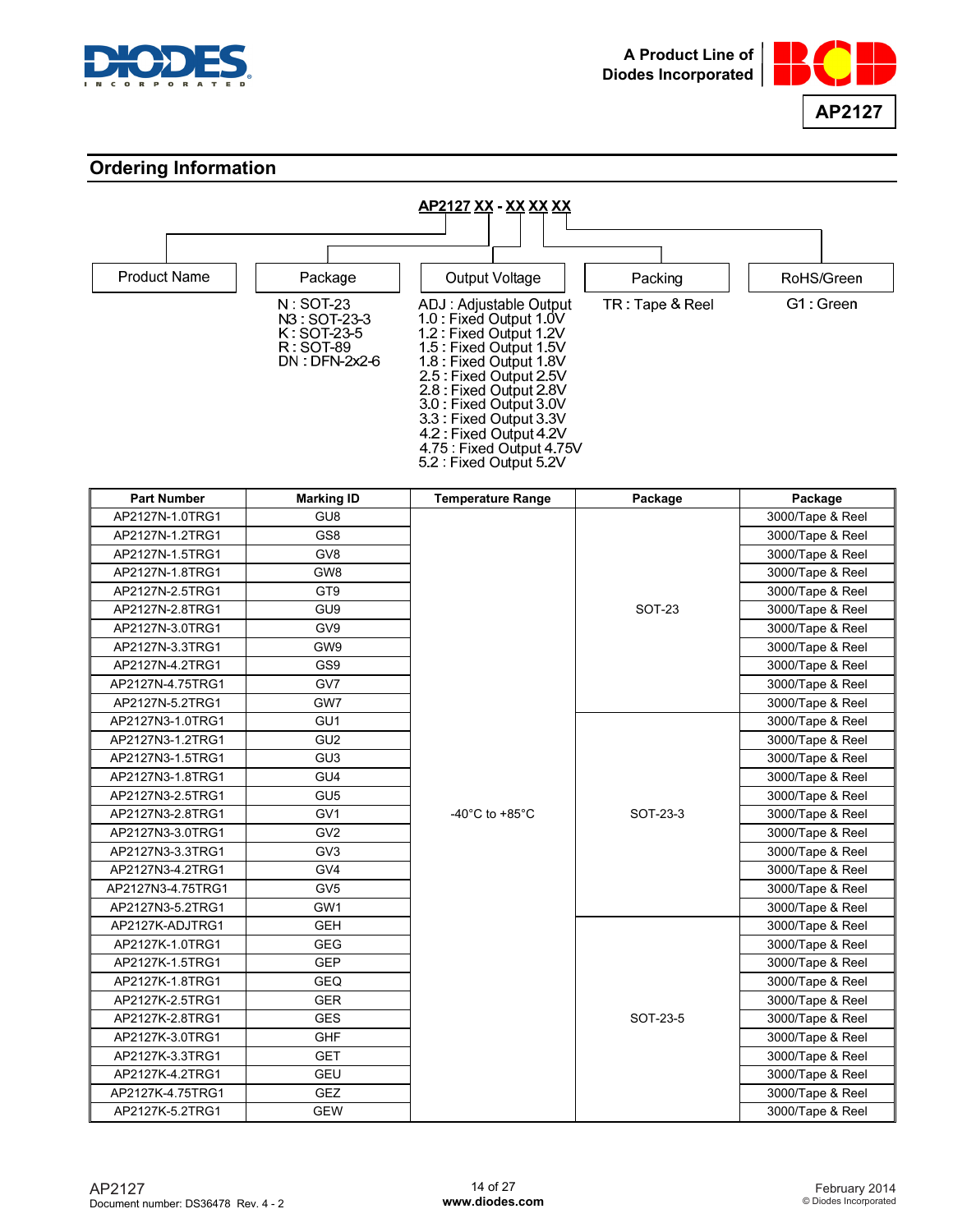



# **Ordering Information (cont.)**

| <b>Part Number</b> | <b>Marking ID</b> | <b>Temperature Range</b>             | Package       | Package          |
|--------------------|-------------------|--------------------------------------|---------------|------------------|
| AP2127R-1.0TRG1    | G <sub>22</sub> P |                                      |               | 1000/Tape & Reel |
| AP2127R-1.2TRG1    | G <sub>27</sub> P |                                      |               | 1000/Tape & Reel |
| AP2127R-1.5TRG1    | G <sub>28</sub> P |                                      |               | 1000/Tape & Reel |
| AP2127R-1.8TRG1    | G31P              |                                      |               | 1000/Tape & Reel |
| AP2127R-2.5TRG1    | G33P              |                                      |               | 1000/Tape & Reel |
| AP2127R-2.8TRG1    | G37P              |                                      | <b>SOT-89</b> | 1000/Tape & Reel |
| AP2127R-3.0TRG1    | G41P              |                                      |               | 1000/Tape & Reel |
| AP2127R-3.3TRG1    | G42P              |                                      |               | 1000/Tape & Reel |
| AP2127R-4.2TRG1    | G43P              |                                      |               | 1000/Tape & Reel |
| AP2127R-4.75TRG1   | G70P              |                                      |               | 1000/Tape & Reel |
| AP2127R-5.2TRG1    | G78P              |                                      |               | 1000/Tape & Reel |
| AP2127DN-ADJTRG1   | <b>BV</b>         | -40 $^{\circ}$ C to +85 $^{\circ}$ C |               | 3000/Tape & Reel |
| AP2127DN-1.0TRG1   | CA                |                                      |               | 3000/Tape & Reel |
| AP2127DN-1.2TRG1   | <b>CB</b>         |                                      |               | 3000/Tape & Reel |
| AP2127DN-1.5TRG1   | CC.               |                                      |               | 3000/Tape & Reel |
| AP2127DN-1.8TRG1   | <b>CD</b>         |                                      |               | 3000/Tape & Reel |
| AP2127DN-2.5TRG1   | <b>BP</b>         |                                      | DFN-2x2-6     | 3000/Tape & Reel |
| AP2127DN-2.8TRG1   | <b>BS</b>         |                                      |               | 3000/Tape & Reel |
| AP2127DN-3.0TRG1   | <b>BU</b>         |                                      |               | 3000/Tape & Reel |
| AP2127DN-3.3TRG1   | <b>CE</b>         |                                      |               | 3000/Tape & Reel |
| AP2127DN-4.2TRG1   | <b>CF</b>         |                                      |               | 3000/Tape & Reel |
| AP2127DN-4.75TRG1  | CG                |                                      |               | 3000/Tape & Reel |
| AP2127DN-5.2TRG1   | <b>CH</b>         |                                      |               | 3000/Tape & Reel |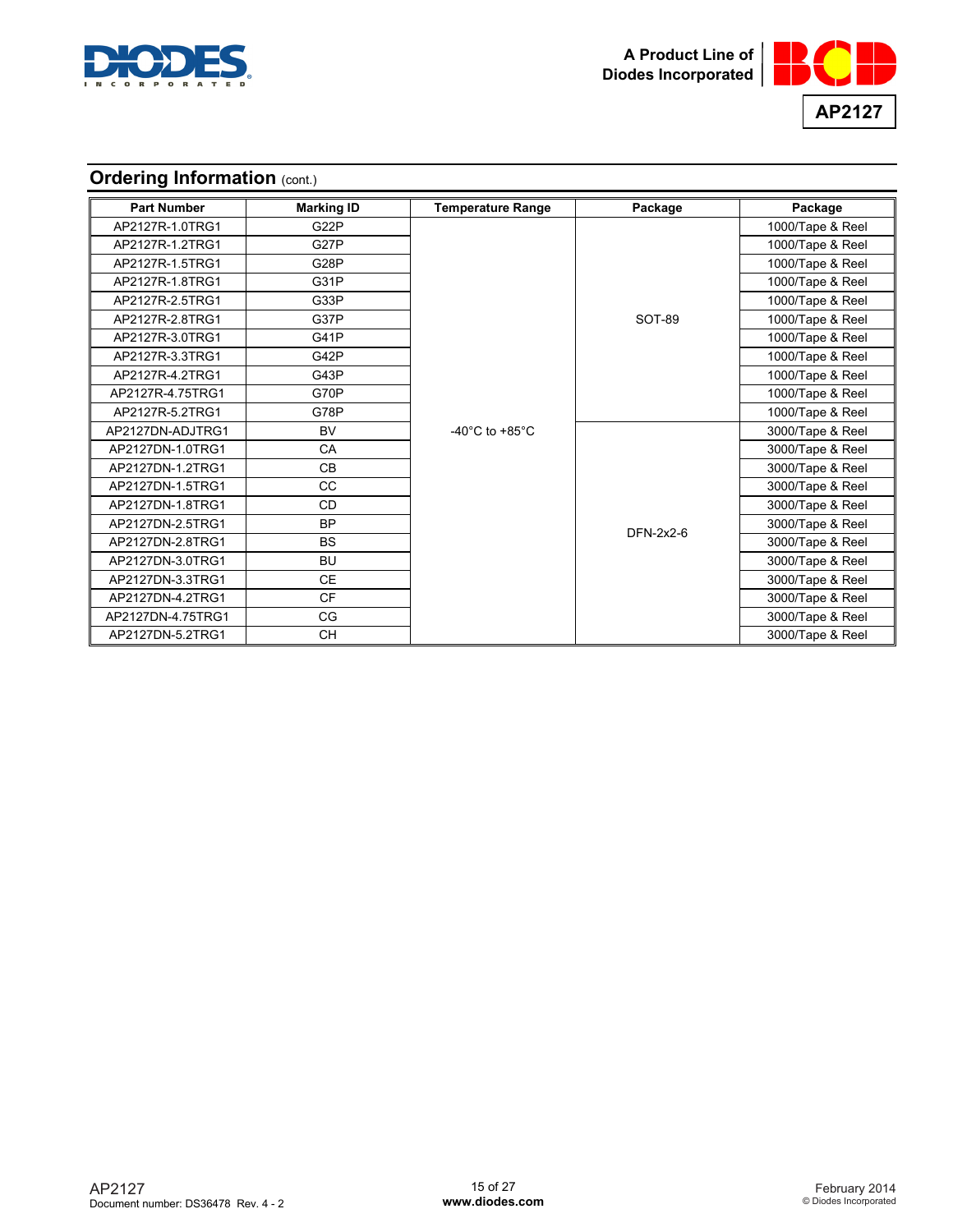



# **Marking Information**

**(1) SOT-23, SOT-23-3** 



 $\Lambda$ : Logo XXX: Marking ID (See Ordering Information)

**(2) SOT-23-5** 



 $\Lambda$ : Logo XXX: Marking ID (See Ordering Information)

**(3) SOT-89** 

**(Top View)** 



**(4) DFN-2x2-6** 

**(Top View)** 



First Line: Logo and Marking ID (See Ordering Information) Second Line: Date Code Y: Year WW: Work Week of Molding A: Assembly House Code XX: 7th and 8th Digits of Batch Number

XX: Marking ID (See Ordering Information)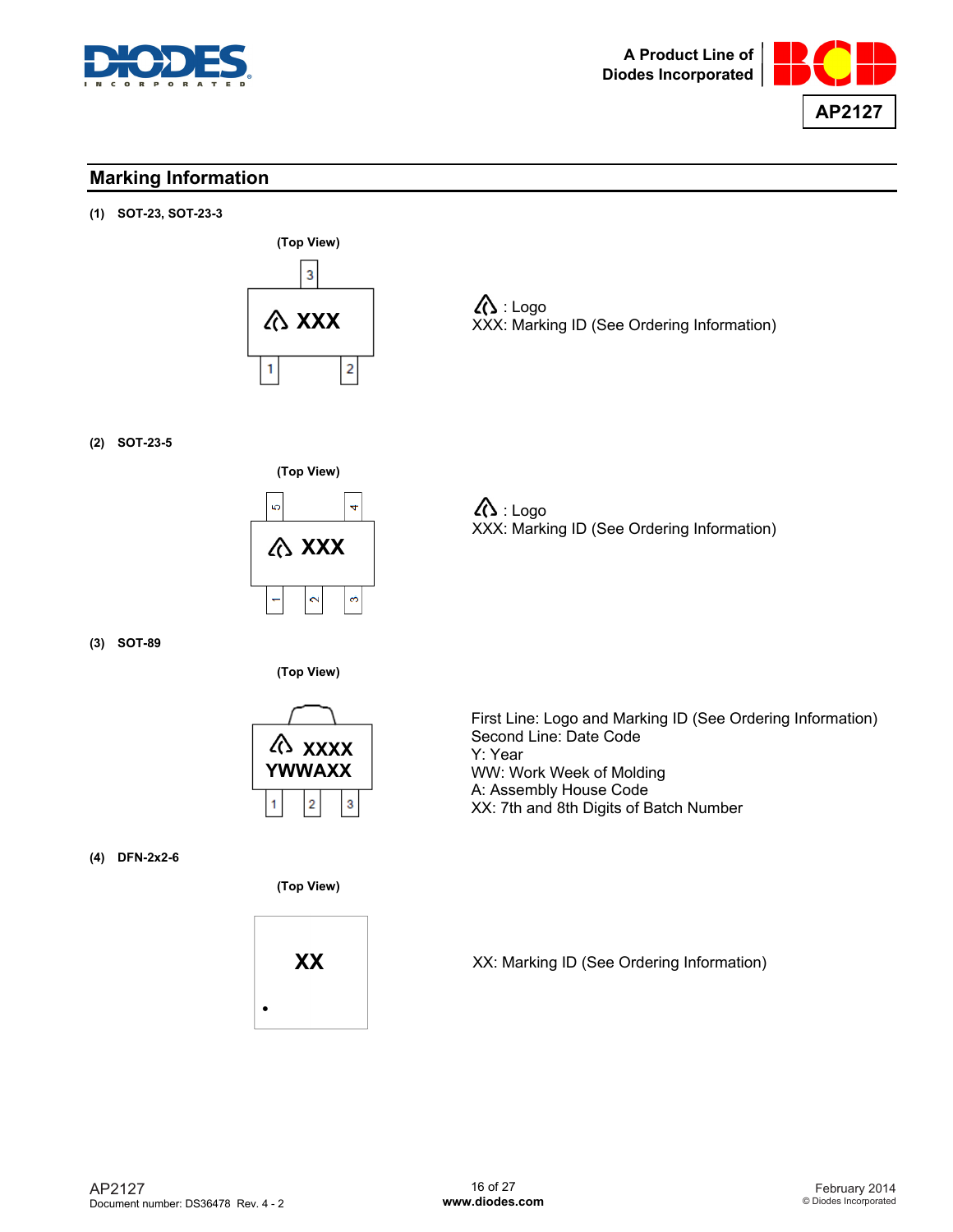



### **(1) Package Type: SOT-23**

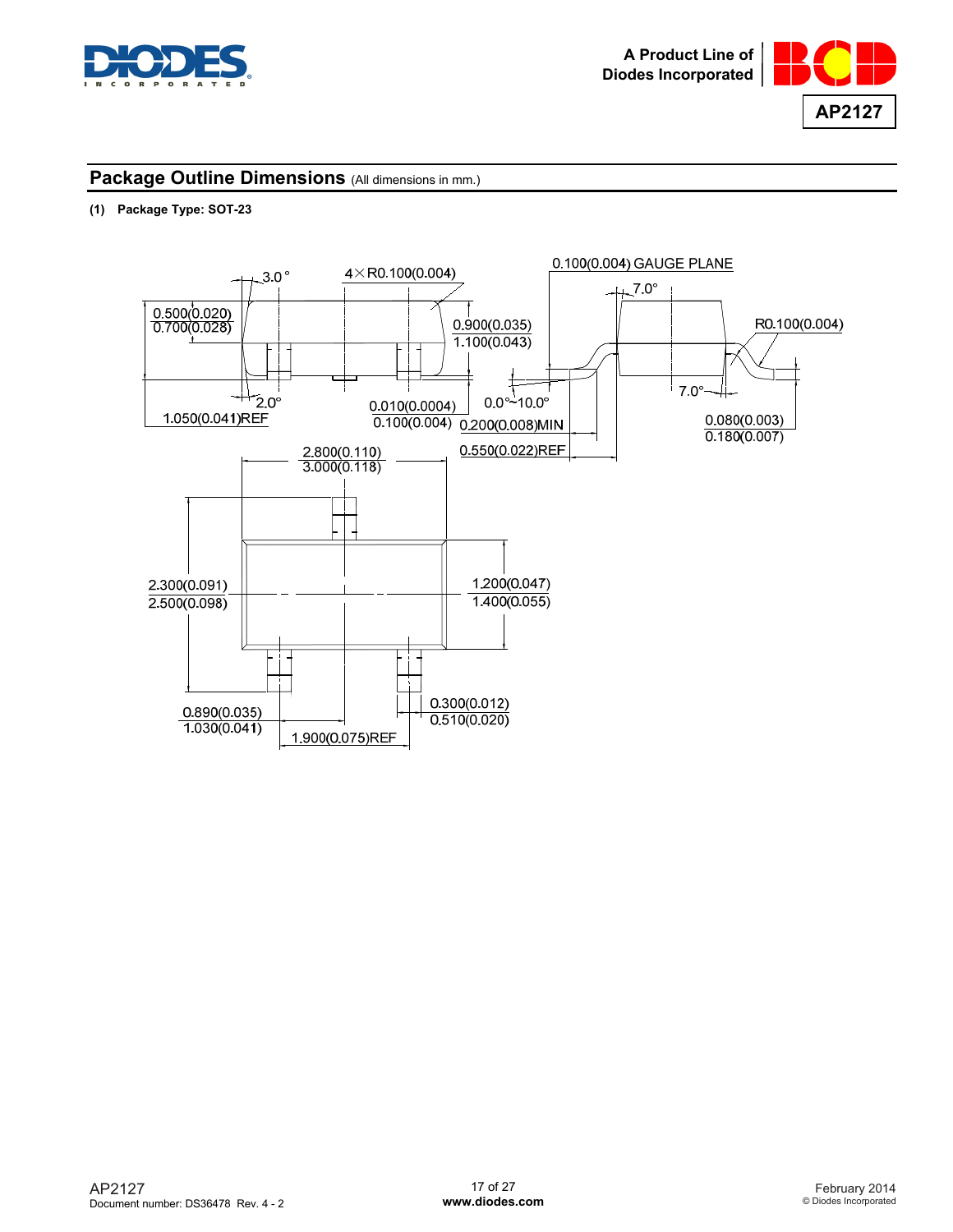



### **(2) Package Type: SOT-23-3**

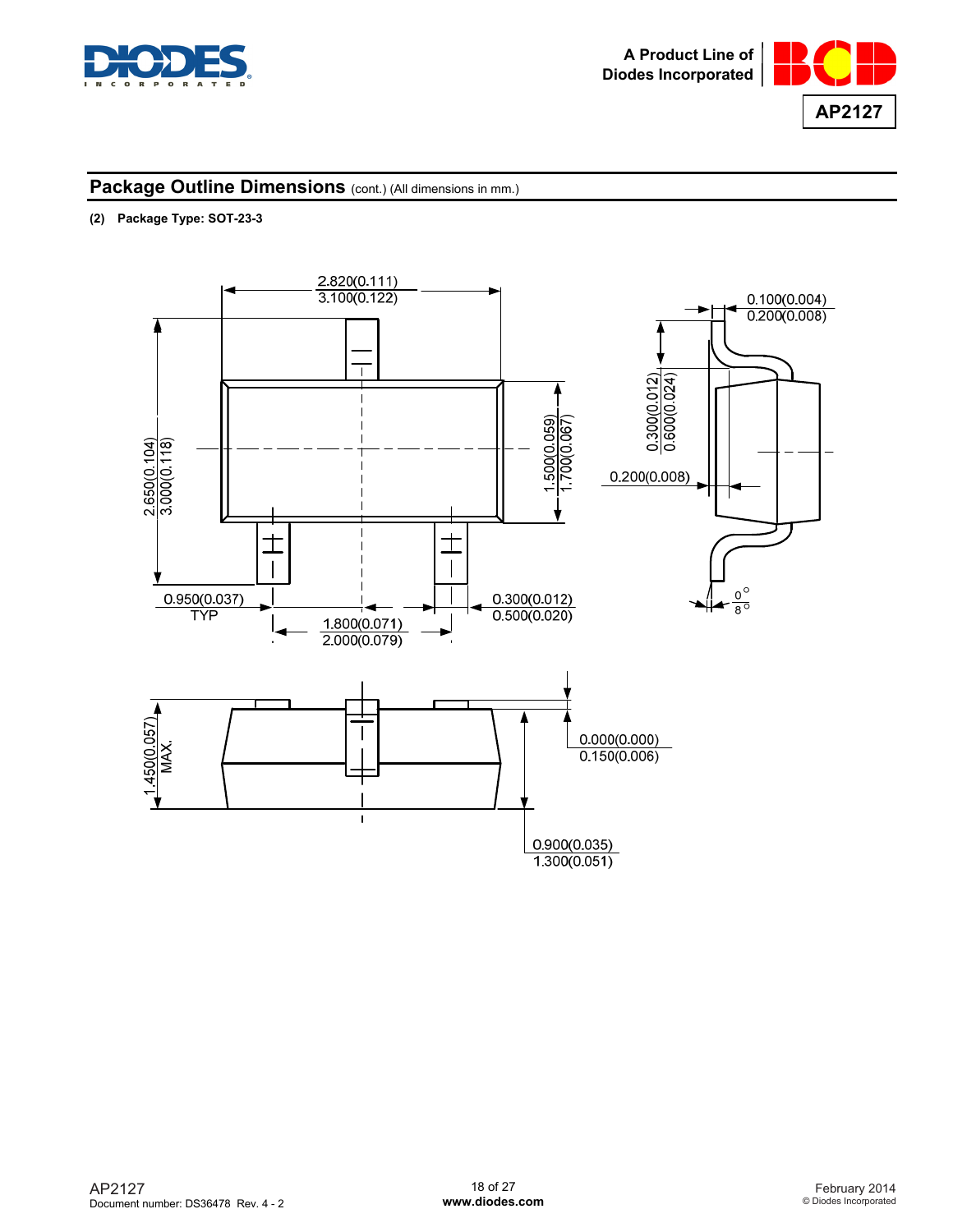



### **(3) Package Type: SOT-23-5**

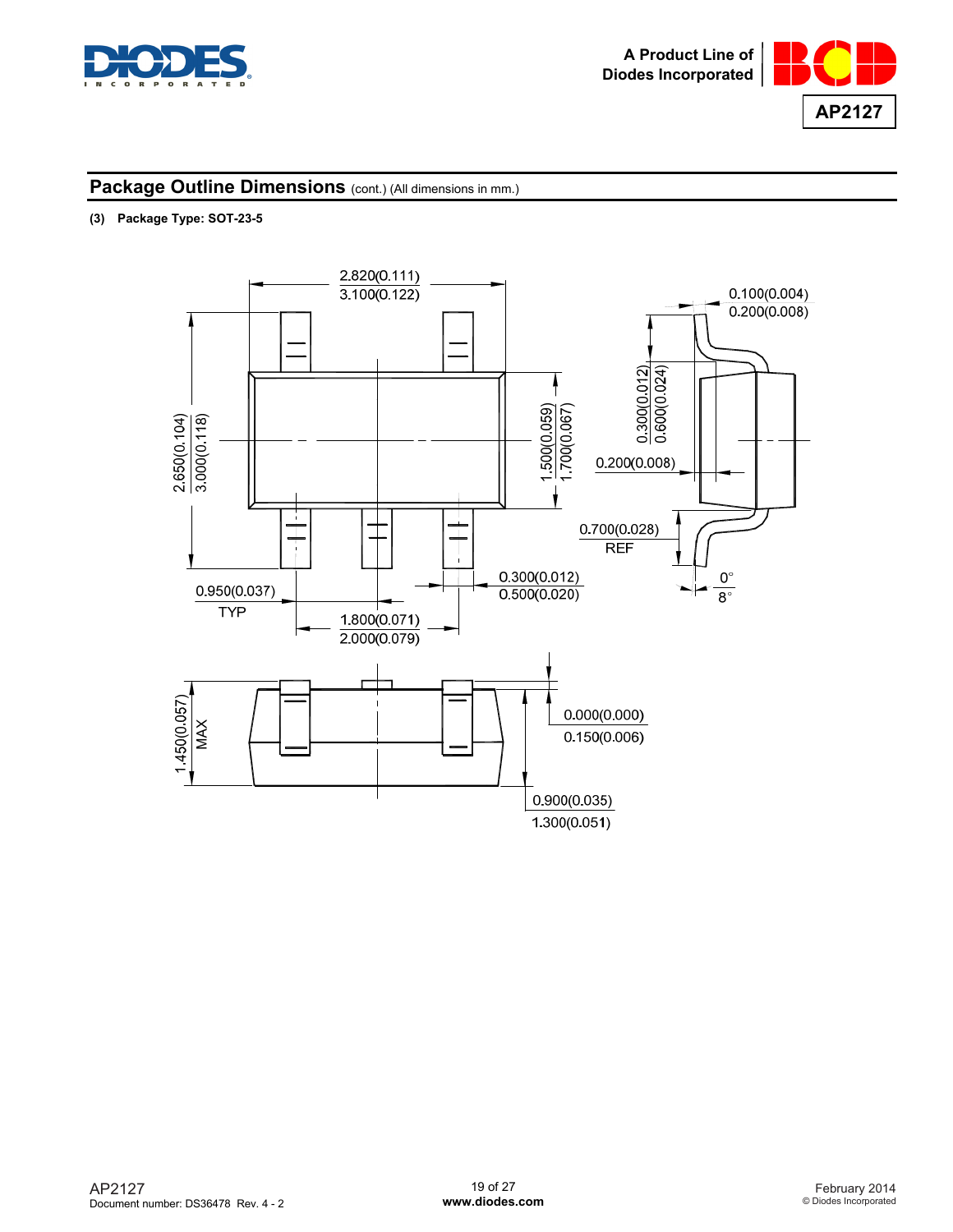



## **(4) Package Type: SOT-89**





Option 1



Option 2

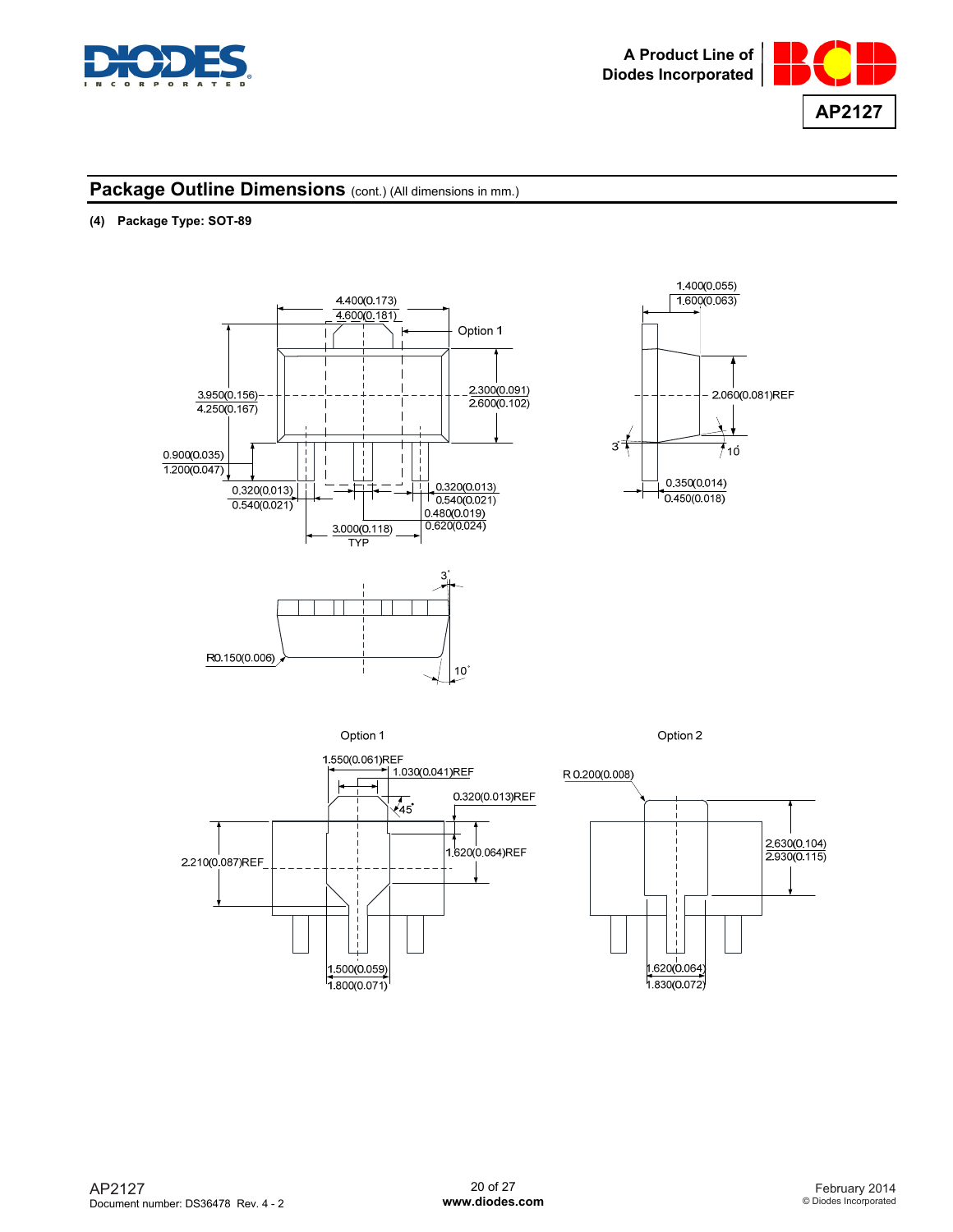



### **(5) Package Type: DFN-2x2-6**









| Symbol              |             | D       |             |           |                              | Ε           |               |               |
|---------------------|-------------|---------|-------------|-----------|------------------------------|-------------|---------------|---------------|
|                     | min(mm)     | max(mm) | min(inch)   | max(inch) | min(mm)                      | max(mm)     | min(inch)     | max(inch)     |
| Option1             | 1.200 (TYP) |         | 0.047 (TYP) |           | 0.700 (TYP)                  |             | $0.028$ (TYP) |               |
| Option <sub>2</sub> | 1.550       | 1.750   | 0.061       | 0.069     | 0.860                        | 1.060       | 0.034         | 0.042         |
| Symbol              | Α           |         |             |           | A3                           |             |               |               |
|                     | min(mm)     | max(mm) | min(inch)   | max(inch) | min(mm)                      | max(mm)     | min(inch)     | max(inch)     |
| Option1             | 0.700       | 0.800   | 0.028       | 0.031     | 0.203 (TYP)<br>$0.008$ (TYP) |             |               |               |
| Option <sub>2</sub> | 0.570       | 0.630   | 0.022       | 0.025     |                              | 0.150 (TYP) |               | $0.006$ (TYP) |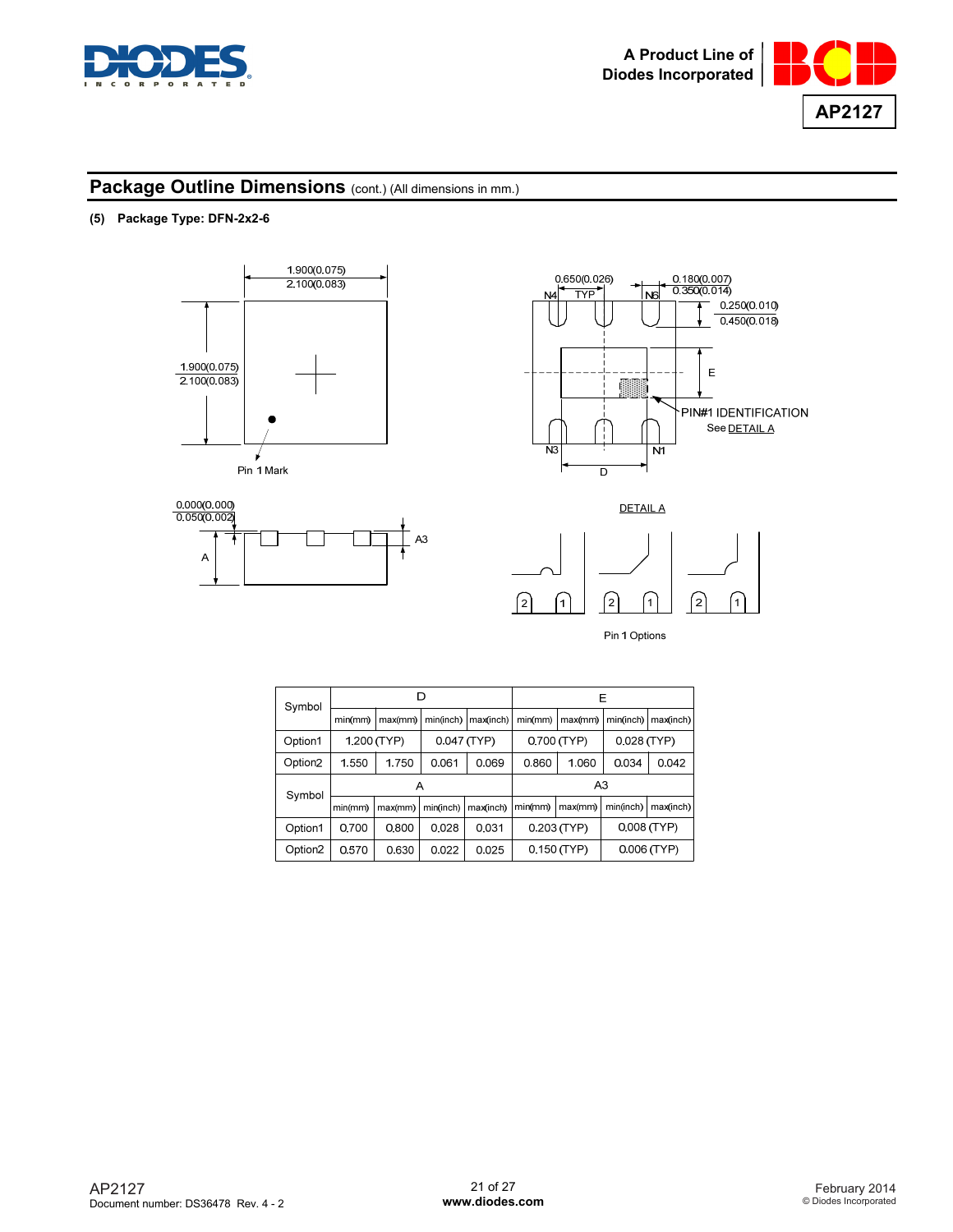



**(1) Package Type: SOT-23** 



| Dimensions |             | ت           |             |             |             |
|------------|-------------|-------------|-------------|-------------|-------------|
|            | (mm)/(inch) | (mm)/(inch) | (mm)/(inch) | (mm)/(inch) | (mm)/(inch) |
| Value      | 2.900/0.114 | 1.100/0.043 | 0.800/0.031 | 0.900/0.035 | 0.950/0.037 |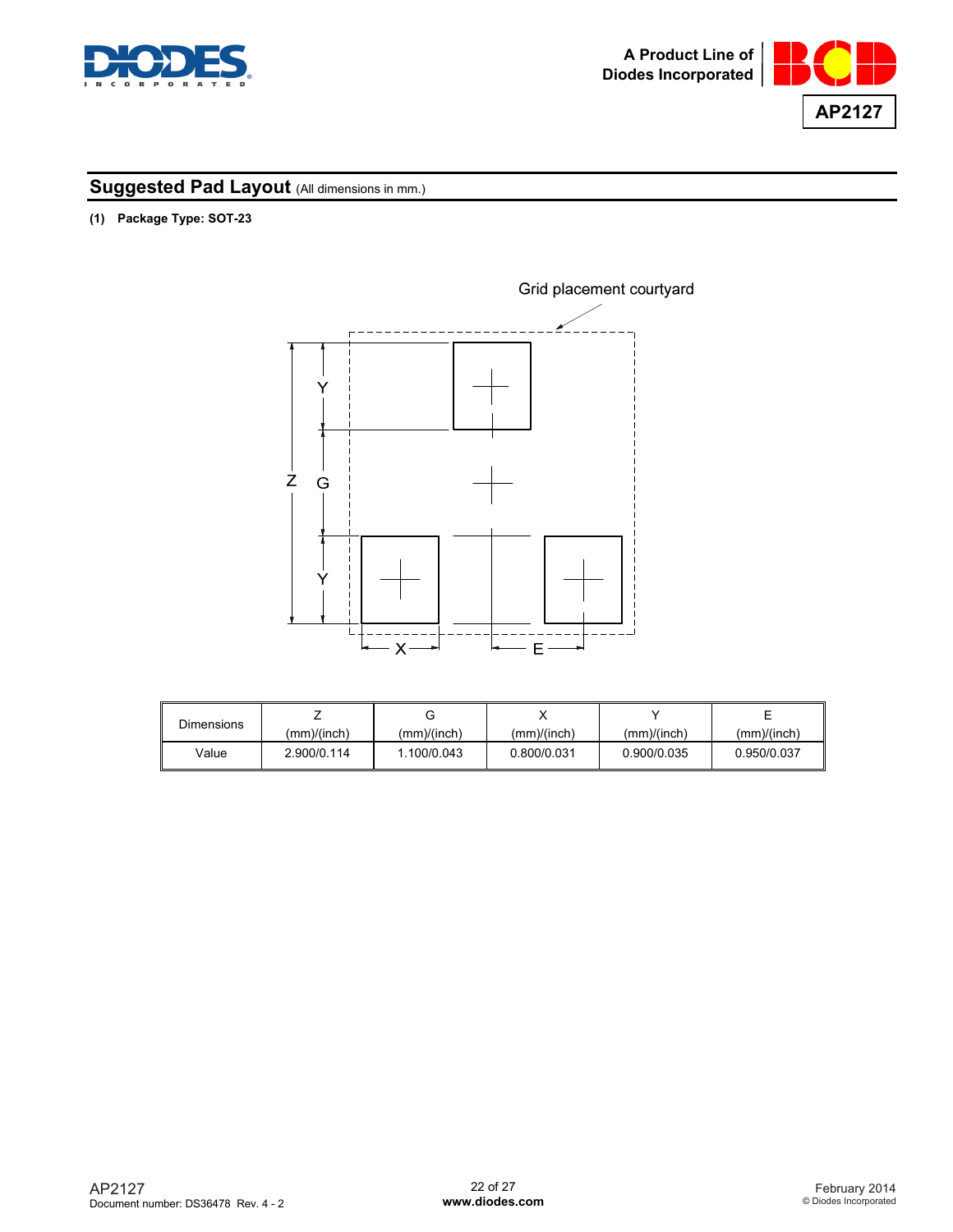



**(2) Package Type: SOT-23-3** 



| <b>Dimensions</b> |             |             |             |             |             | E <sub>2</sub> |
|-------------------|-------------|-------------|-------------|-------------|-------------|----------------|
|                   | (mm)/(inch) | (mm)/(inch) | (mm)/(inch) | (mm)/(inch) | (mm)/(inch) | (mm)/(inch)    |
| Value             | 3.600/0.142 | .600/0.063  | 0.700/0.028 | .000/0.039  | 0.950/0.037 | 1.900/0.075    |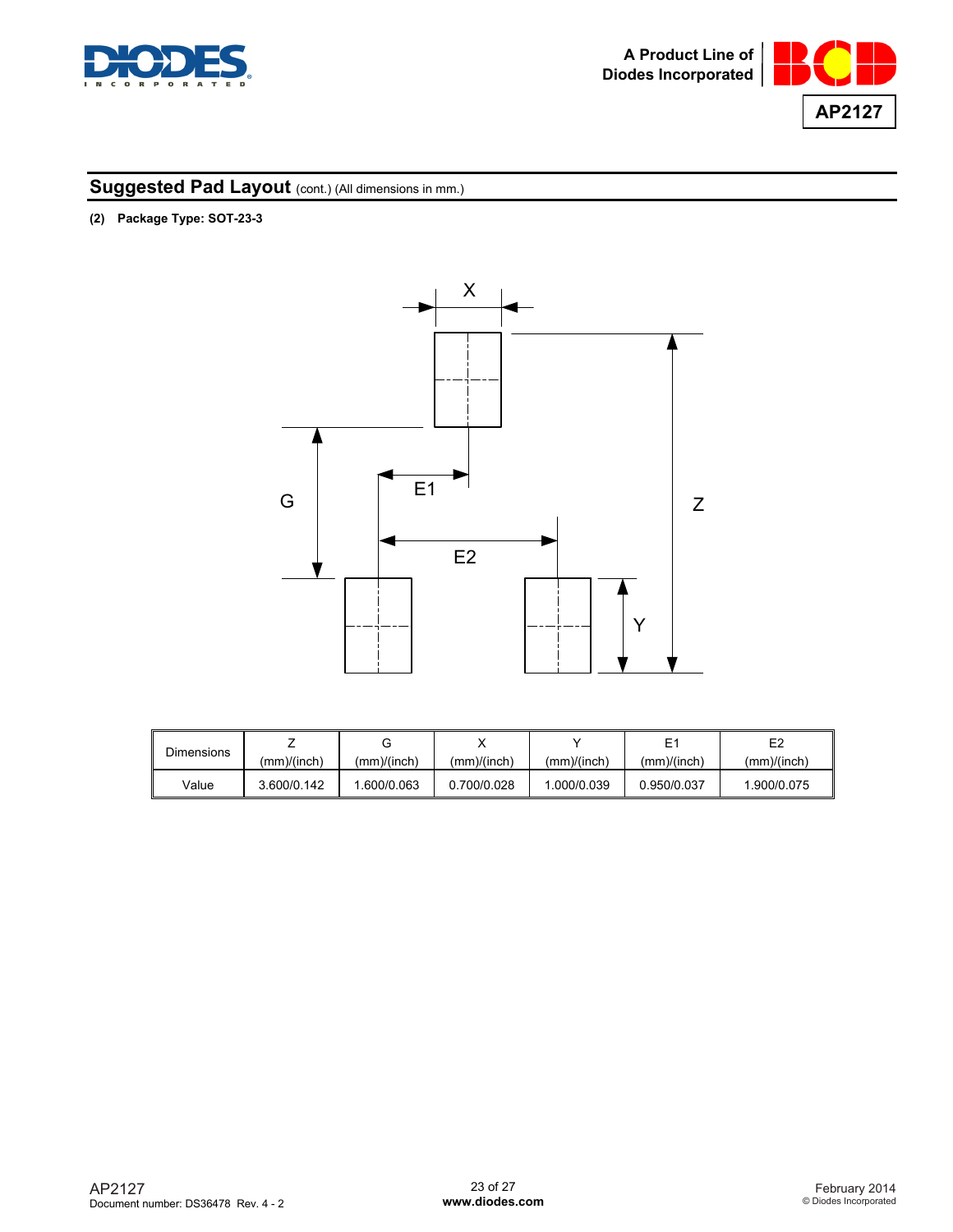



**(3) Package Type: SOT-23-5** 



| <b>Dimensions</b> |             |             |             |             |             | E <sub>2</sub> |
|-------------------|-------------|-------------|-------------|-------------|-------------|----------------|
|                   | (mm)/(inch) | (mm)/(inch) | (mm)/(inch) | (mm)/(inch) | (mm)/(inch) | (mm)/(inch)    |
| Value             | 3.600/0.142 | .600/0.063  | 0.700/0.028 | .000/0.039  | 0.950/0.037 | 1.900/0.075    |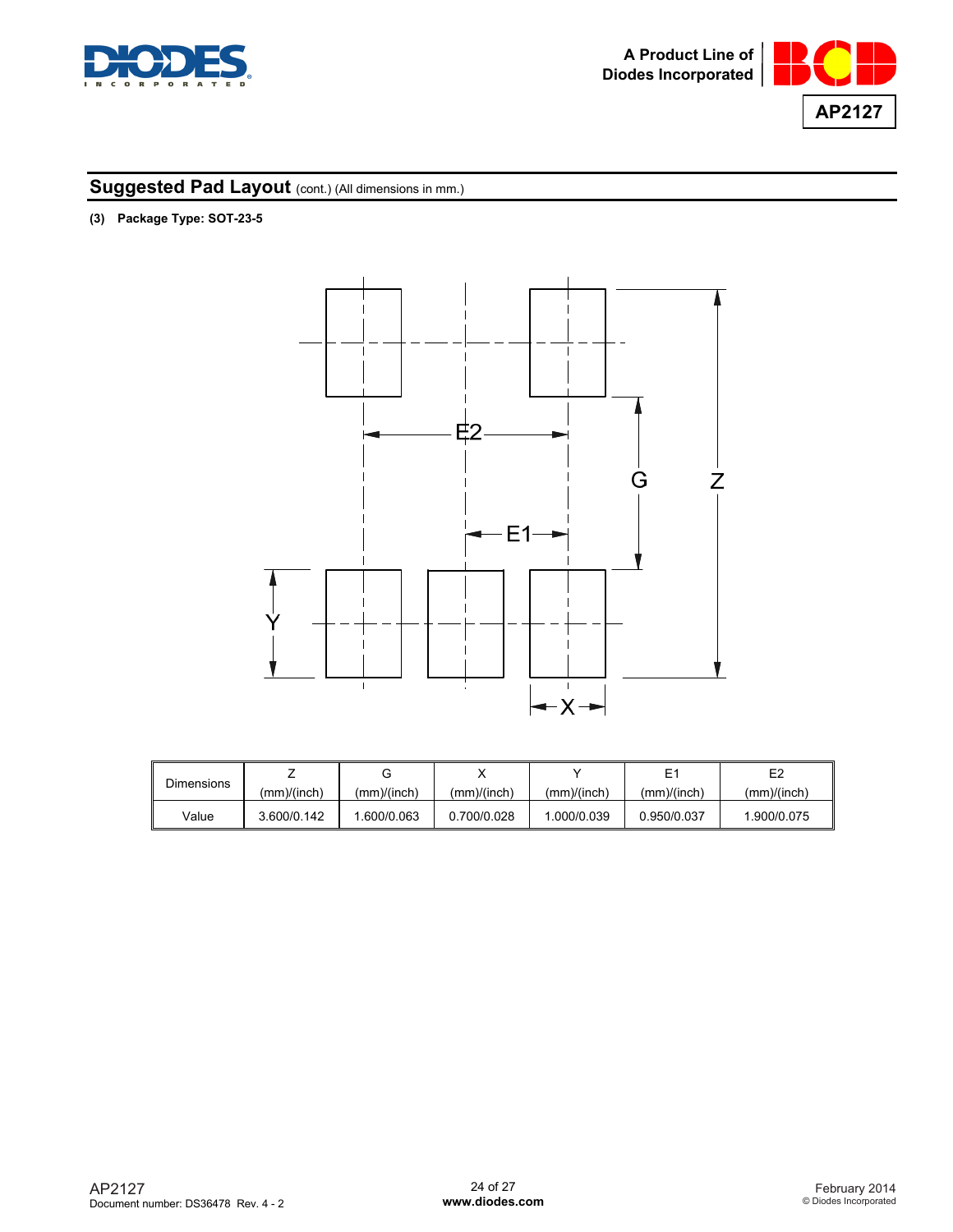



**(4) Package Type: SOT-89** 



| <b>Dimensions</b> |             |             | $\vee$      | X2          |             | v,          |             |
|-------------------|-------------|-------------|-------------|-------------|-------------|-------------|-------------|
|                   | (mm)/(inch) | (mm)/(inch) | (mm)/(inch) | (mm)/(inch) | (mm)/(inch) | (mm)/(inch) | (mm)/(inch) |
| Value             | 4.600/0.181 | 0.550/0.022 | .850/0.073  | 0.800/0.031 | .300/0.051  | 1.475/0.058 | .500/0.059  |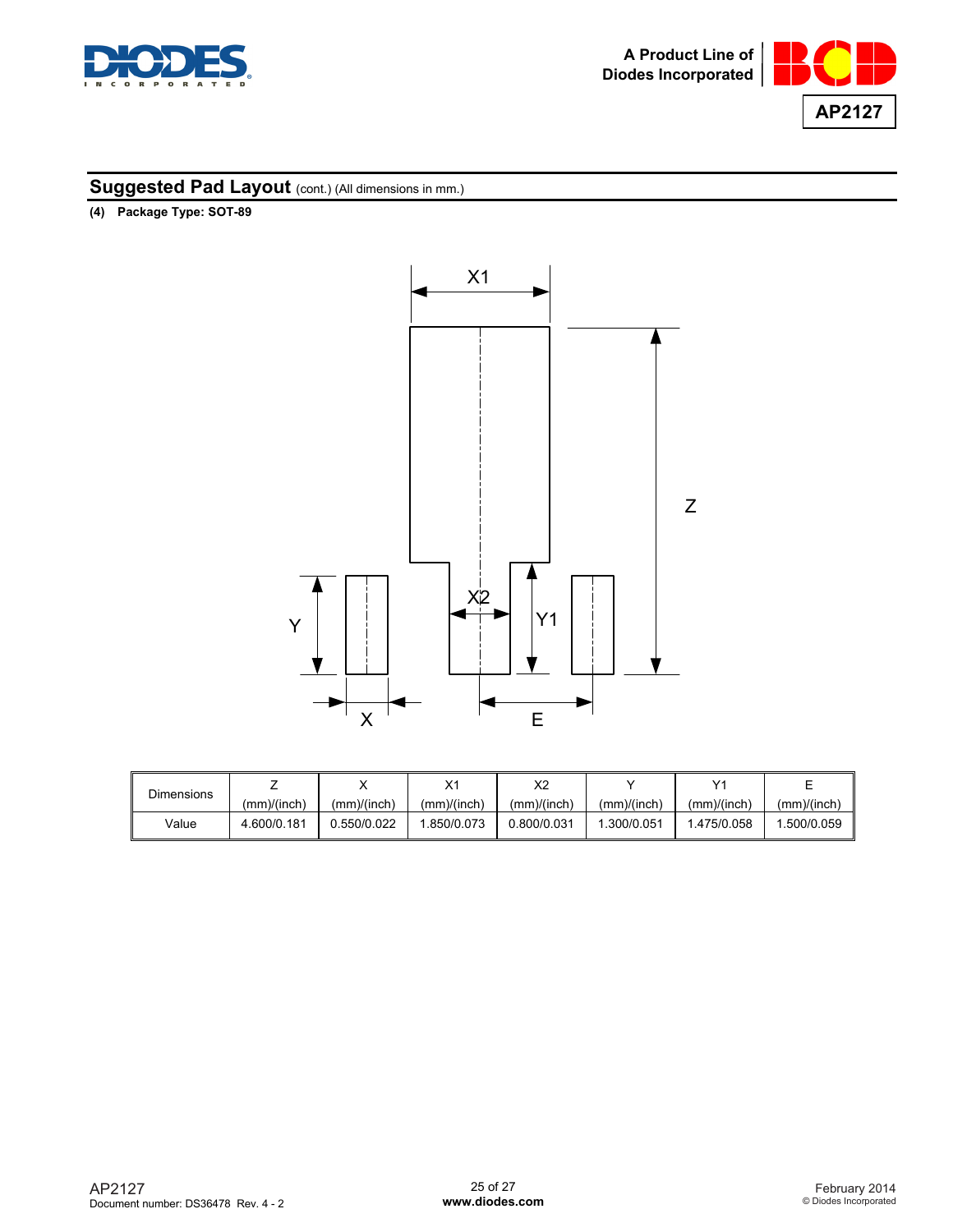



**(5) Package Type: DFN-2x2-6** 



| <b>Dimensions</b> |             | v.          | Y1=F        | X2          | vo          |
|-------------------|-------------|-------------|-------------|-------------|-------------|
|                   | (mm)/(inch) | (mm)/(inch) | (mm)/(inch) | (mm)/(inch) | (mm)/(inch) |
| Value             | 2.400/0.094 | 0.300/0.012 | 0.500/0.020 | 1.600/0.063 | 1.000/0.039 |